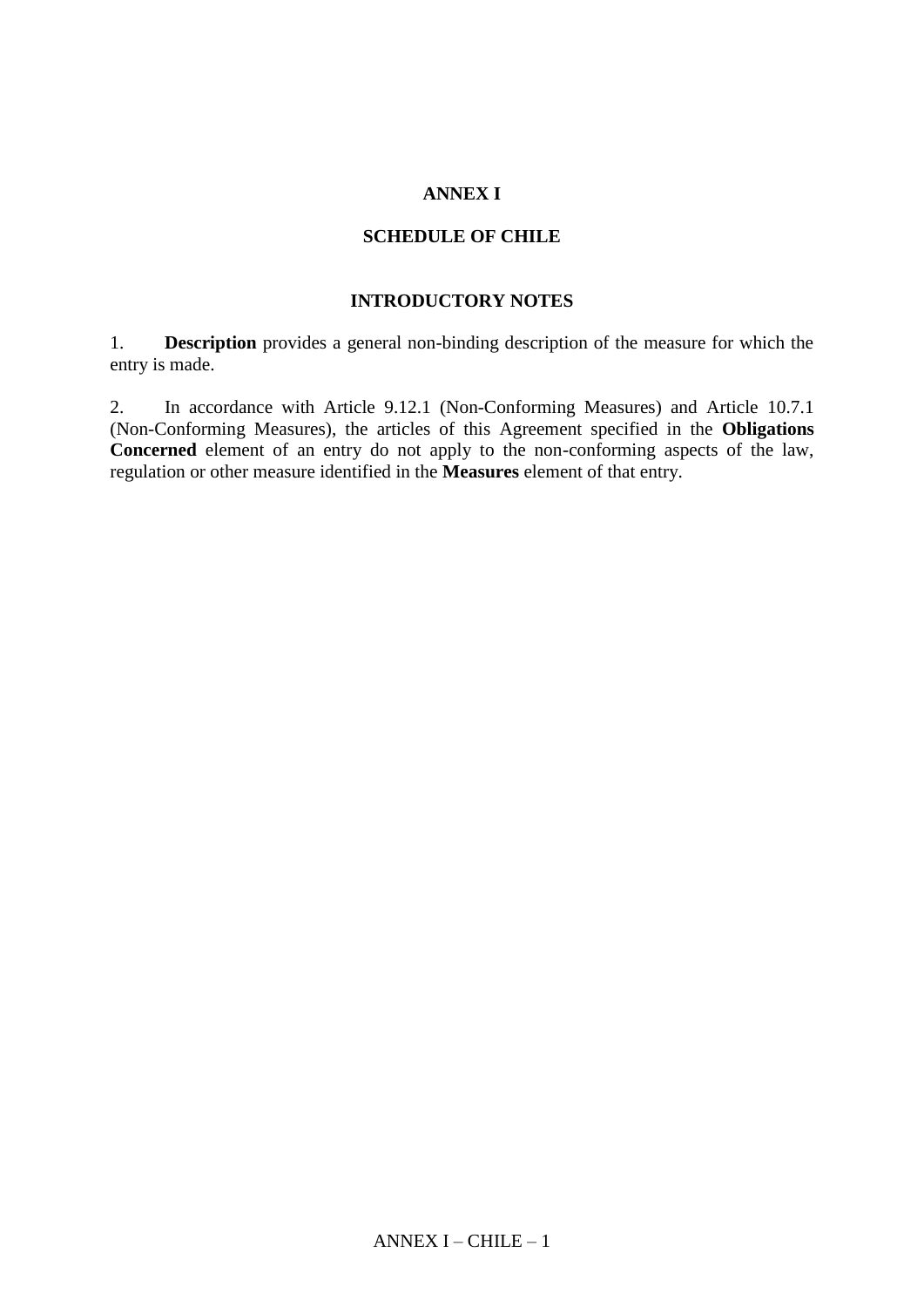| Sector:                       | All                                                                                                                                                                                                                                                                                                                                                                                                                                                                                                                                                                                                                                                                                                                                                                                                                            |
|-------------------------------|--------------------------------------------------------------------------------------------------------------------------------------------------------------------------------------------------------------------------------------------------------------------------------------------------------------------------------------------------------------------------------------------------------------------------------------------------------------------------------------------------------------------------------------------------------------------------------------------------------------------------------------------------------------------------------------------------------------------------------------------------------------------------------------------------------------------------------|
| <b>Sub-Sector:</b>            |                                                                                                                                                                                                                                                                                                                                                                                                                                                                                                                                                                                                                                                                                                                                                                                                                                |
| <b>Obligations Concerned:</b> | National Treatment (Article 9.4)                                                                                                                                                                                                                                                                                                                                                                                                                                                                                                                                                                                                                                                                                                                                                                                               |
| <b>Level of Government:</b>   | Central                                                                                                                                                                                                                                                                                                                                                                                                                                                                                                                                                                                                                                                                                                                                                                                                                        |
| <b>Measures:</b>              | Decree Law 1.939, Official Gazette, November 10, 1977, Rules<br>for acquisition, administration and disposal of State owned<br>assets, Title I (Decreto Ley 1.939, Diario Oficial, noviembre 10,<br>1977, Normas sobre adquisición, administración y disposición<br>de bienes del Estado, Título I)<br>Decree with Force of Law (D.F.L.) 4 of the Ministry of Foreign<br>Affairs, Official Gazette, November 10, 1967 (Decreto con<br>Fuerza de Ley (D.F.L.) 4 del Ministerio de Relaciones<br>Exteriores, Diario Oficial, noviembre 10, 1967)                                                                                                                                                                                                                                                                                 |
| <b>Description:</b>           | <b>Investment</b>                                                                                                                                                                                                                                                                                                                                                                                                                                                                                                                                                                                                                                                                                                                                                                                                              |
|                               | Chile may only dispose of the ownership or other rights over<br>"State land" to Chilean natural or juridical persons, unless the<br>applicable legal exceptions, such as in Decree Law 1939<br>( <i>Decreto Ley 1.939</i> ), apply. "State land" for these purposes<br>refers to State owned land up to a distance of 10 kilometres<br>from the border and up to a distance of five kilometres from the<br>coastline, measured from the high-tide line.                                                                                                                                                                                                                                                                                                                                                                        |
|                               | Immovable property situated in areas declared "the borderland"<br>zone" by virtue of D.F.L. 4 of the Ministry of Foreign Affairs,<br>1967 (D.F.L. 4 del Ministerio de Relaciones Exteriores, 1967)<br>may not be acquired, either as property or in any other title, by<br>(1) natural persons with nationality of a neighbouring country;<br>(2) juridical persons with their principal seat in a neighbouring<br>country; (3) juridical persons with 40 per cent or more of capital<br>owned by natural persons with nationality of a neighbouring<br>country; or (4) juridical persons effectively controlled by such<br>natural persons. Notwithstanding the foregoing, this limitation<br>may not apply if an exemption is granted by a Supreme Decree<br>(Decreto Supremo) based on considerations of national interest. |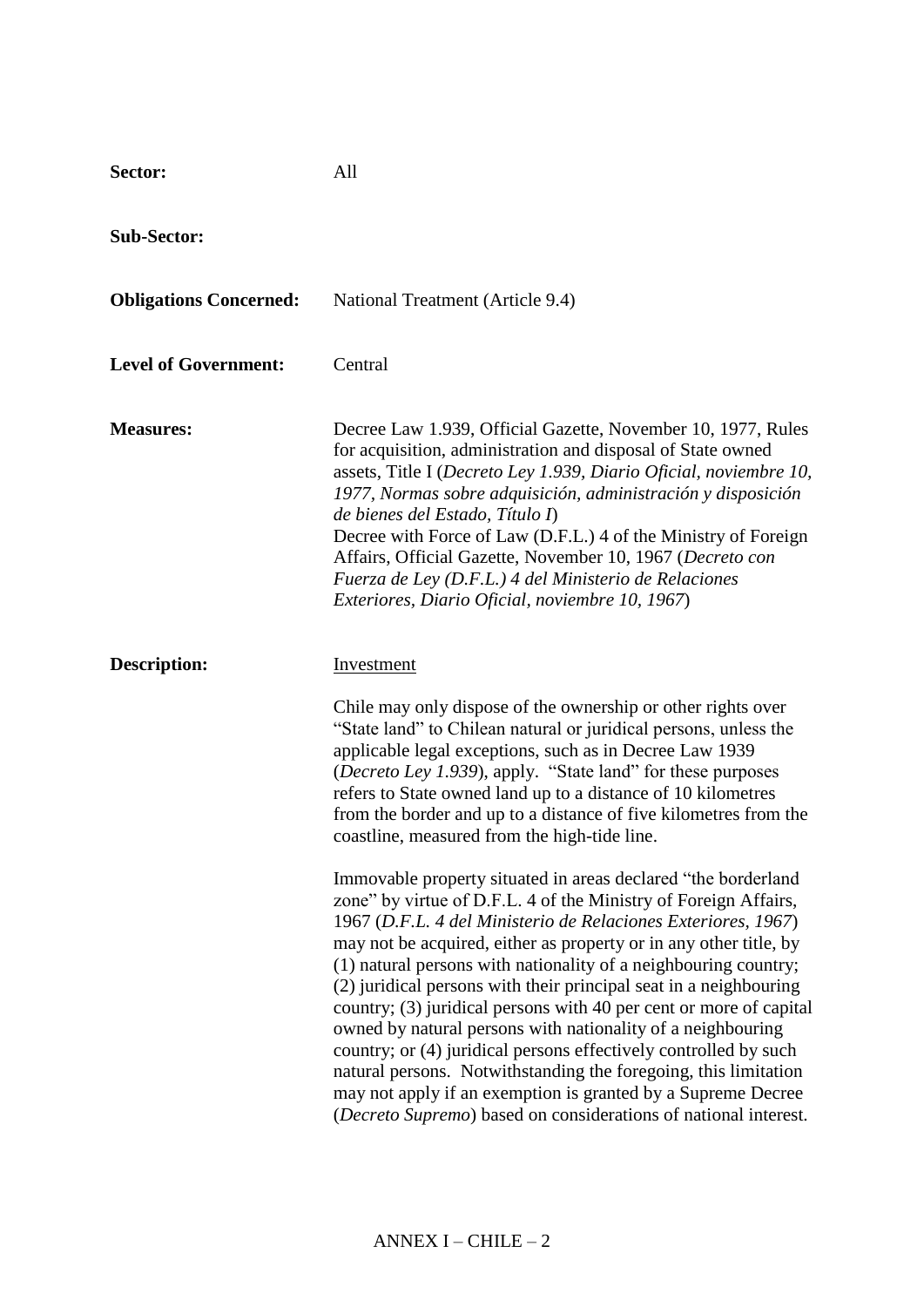| Sector:                       | All                                                                                                                                                                                                                                                                                                                                                                                                                                                                                                                                                                                                                                                                                                           |
|-------------------------------|---------------------------------------------------------------------------------------------------------------------------------------------------------------------------------------------------------------------------------------------------------------------------------------------------------------------------------------------------------------------------------------------------------------------------------------------------------------------------------------------------------------------------------------------------------------------------------------------------------------------------------------------------------------------------------------------------------------|
| <b>Sub-Sector:</b>            |                                                                                                                                                                                                                                                                                                                                                                                                                                                                                                                                                                                                                                                                                                               |
| <b>Obligations Concerned:</b> | National Treatment (Article 10.3)<br>Local Presence (Article 10.6)                                                                                                                                                                                                                                                                                                                                                                                                                                                                                                                                                                                                                                            |
| <b>Level of Government:</b>   | Central                                                                                                                                                                                                                                                                                                                                                                                                                                                                                                                                                                                                                                                                                                       |
| <b>Measures:</b>              | D.F.L. 1 of the Ministry of Labour and Social Welfare, Official<br>Gazette, January 24, 1994, Labour Code, Preliminary Title,<br>Book I, Chapter III (D.F.L. 1 del Ministerio del Trabajo y<br>Previsión Social, Diario Oficial, enero 24, 1994, Código del<br>Trabajo, Título Preliminar, Libro I, Capítulo III)                                                                                                                                                                                                                                                                                                                                                                                             |
| <b>Description:</b>           | <b>Cross-Border Trade in Services</b><br>A minimum of 85 per cent of employees who work for the same<br>employer shall be Chilean natural persons or foreigners with<br>more than five years of residence in Chile. This rule applies to<br>employers with more than 25 employees under a contract of<br>employment ( <i>contrato de trabajo</i> <sup>1</sup> ). Expert technical personnel<br>shall not be subject to this provision, as determined by the<br>Directorate of Labour (Dirección del Trabajo).<br>An employee shall be understood to mean any natural person<br>who supplies intellectual or material services, under<br>dependency or subordination, pursuant to a contract of<br>employment. |

 1 For greater certainty, a contract of employment (*contrato de trabajo*) is not mandatory for the supply of crossborder trade in services.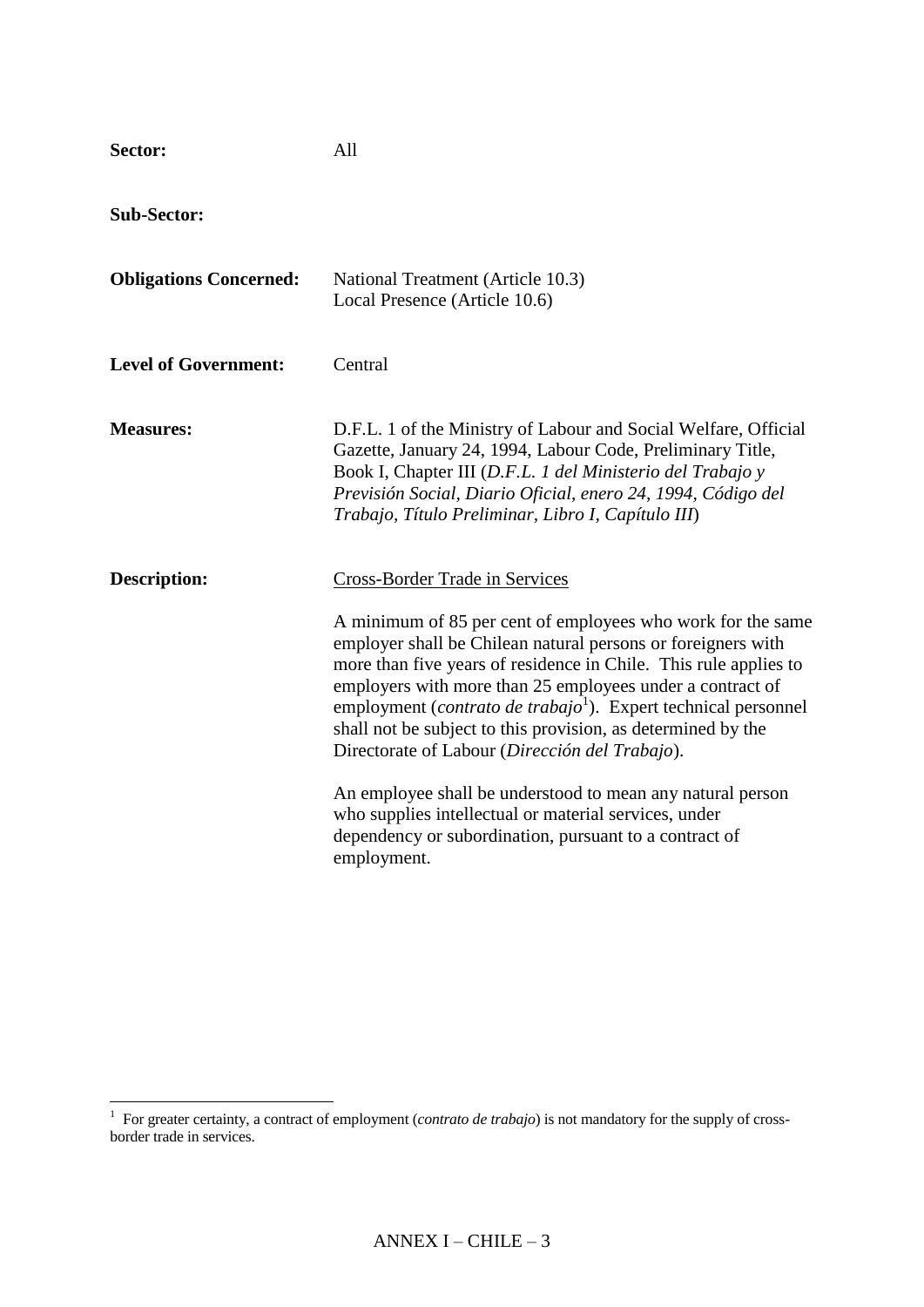| Sector:                       | Communications                                                                                                                                                                                                                                                                                                                                                                                                                                                                                                                                                                                                                                                                                                                               |
|-------------------------------|----------------------------------------------------------------------------------------------------------------------------------------------------------------------------------------------------------------------------------------------------------------------------------------------------------------------------------------------------------------------------------------------------------------------------------------------------------------------------------------------------------------------------------------------------------------------------------------------------------------------------------------------------------------------------------------------------------------------------------------------|
| <b>Sub-Sector:</b>            |                                                                                                                                                                                                                                                                                                                                                                                                                                                                                                                                                                                                                                                                                                                                              |
| <b>Obligations Concerned:</b> | National Treatment (Article 9.4 and Article 10.3)<br>Most-Favoured-Nation Treatment (Article 9.5 and Article 10.4)<br>Performance Requirements (Article 9.10)<br>Senior Management and Boards of Directors (Article 9.11)<br>Local Presence (Article 10.6)                                                                                                                                                                                                                                                                                                                                                                                                                                                                                   |
| <b>Level of Government:</b>   | Central                                                                                                                                                                                                                                                                                                                                                                                                                                                                                                                                                                                                                                                                                                                                      |
| <b>Measures:</b>              | Law 18.838, Official Gazette, September 30, 1989, National<br>Television Council, Titles I, II and III (Ley 18.838, Diario<br>Oficial, septiembre 30, 1989, Consejo Nacional de Televisión,<br>Títulos I, II y III)<br>Law 18.168, Official Gazette, October 2, 1982, General<br>Telecommunications Law, Titles I, II and III (Ley 18.168,<br>Diario Oficial, octubre 2, 1982, Ley General de<br>Telecomunicaciones, Títulos I, II y III)<br>Law 19.733, Official Gazette, June 4, 2001, Law on Liberties of<br>Opinion and Information and the Exercise of Journalism, Titles<br>I and III (Ley 19.733, Diario Oficial, junio 4, 2001, Ley sobre<br>las Libertades de Opinión e Información y Ejercicio del<br>Periodismo, Títulos I y III) |
| Description:                  | <b>Investment and Cross-Border Trade in Services</b><br>The owner of a social communication medium, such as those<br>that transmit on a regular basis sounds, texts or images, or a<br>national news agency shall, in the case of a natural person, have<br>a duly established domicile in Chile, and in the case of a<br>juridical person, shall be constituted with domicile in Chile or<br>have an agency authorised to operate within the national<br>territory.<br>Only Chilean nationals may be presidents, administrators or<br>legal representatives of the juridical person.<br>The owner of a concession to supply (a) public<br>telecommunication services; (b) intermediate                                                      |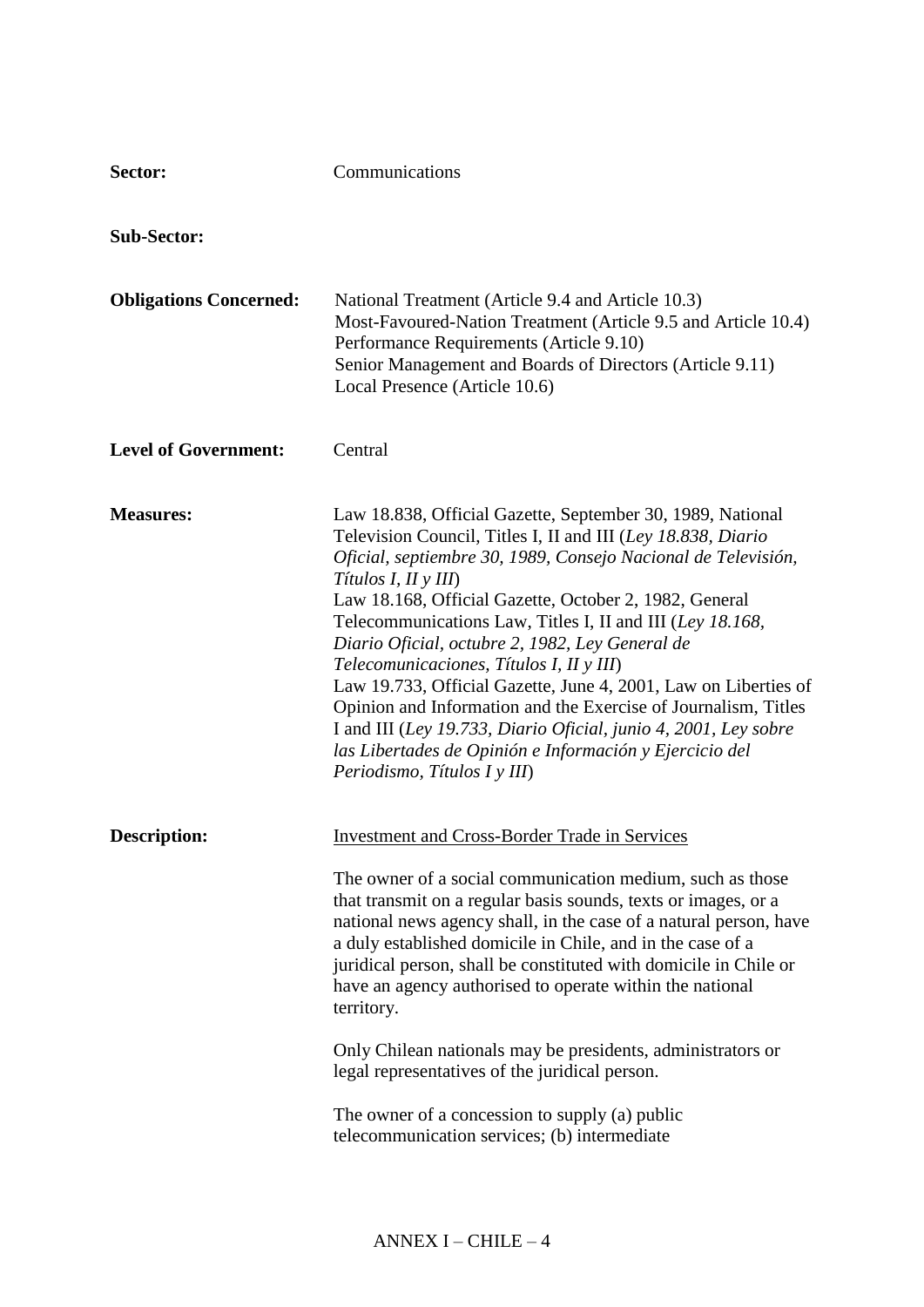telecommunication services supplied to telecommunications services through facilities and networks established for that purpose; and (c) sound broadcasting, shall be a juridical person constituted and domiciled in Chile.

Only Chilean nationals may be presidents, managers, administrators or legal representatives of the juridical person.

In the case of public radio broadcasting services, the board of directors may include foreigners, only if they do not represent the majority.

In the case of a social communication medium, the legally responsible director and the person who subrogates him or her must be Chilean, with domicile and residence in Chile, unless the social communication medium uses a language other than Spanish.

Requests for public radio broadcasting concessions submitted by juridical persons in which foreigners hold an interest exceeding 10 per cent of the capital shall be granted only if proof is previously provided verifying that similar rights and obligations as those that the applicants will enjoy in Chile are granted to Chilean nationals in their country of origin.

The National Television Council (*Consejo Nacional de Televisión*) may establish, as a general requirement that, programs broadcasted through public (open) television channels include up to 40 per cent of Chilean production.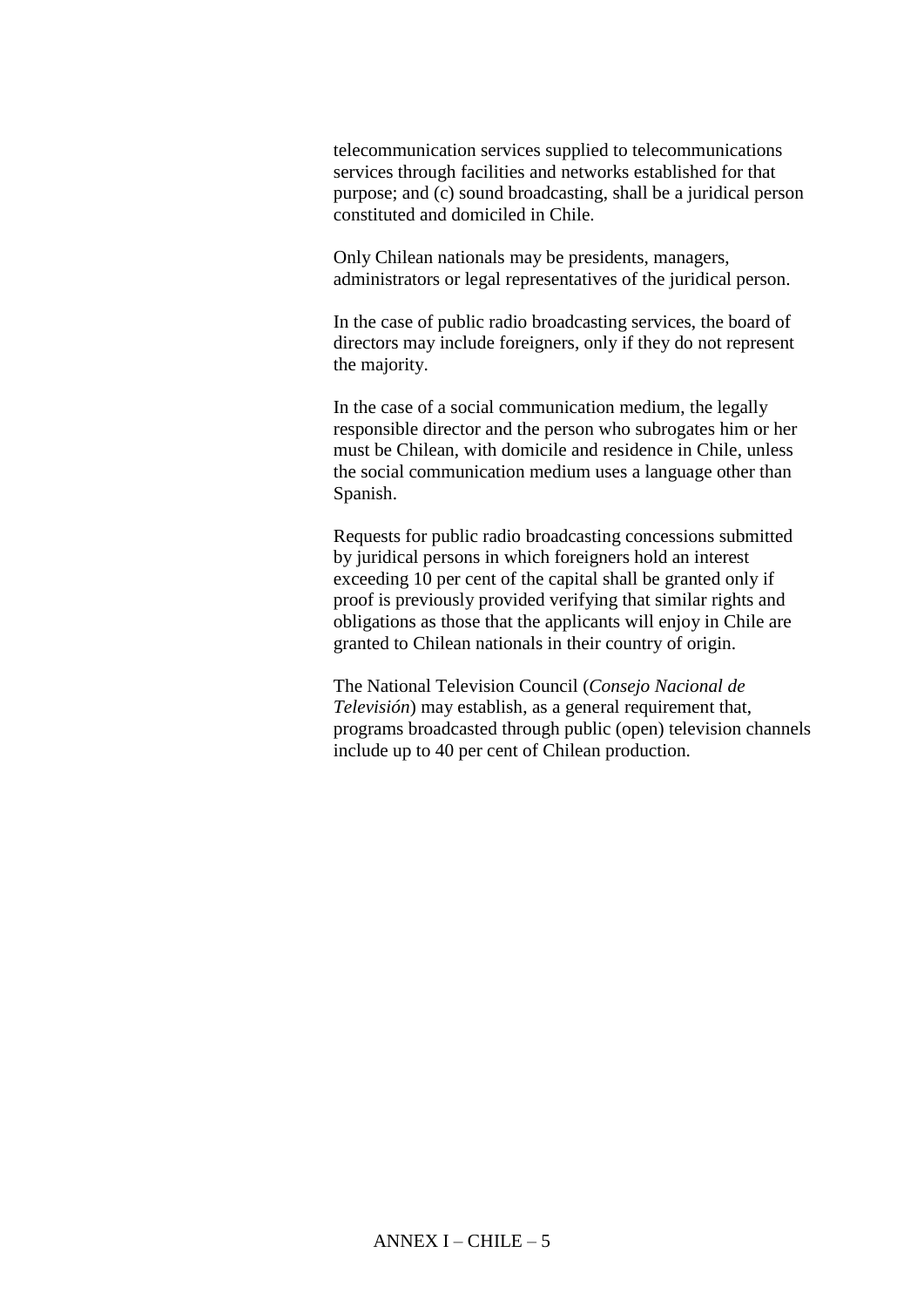| Sector:                       | Energy                                                                                                                                                                                                                                                                                                                                                                                                                                                                                                                                                                                                                                                                                                                                                                                                                                                                                                                                                                               |
|-------------------------------|--------------------------------------------------------------------------------------------------------------------------------------------------------------------------------------------------------------------------------------------------------------------------------------------------------------------------------------------------------------------------------------------------------------------------------------------------------------------------------------------------------------------------------------------------------------------------------------------------------------------------------------------------------------------------------------------------------------------------------------------------------------------------------------------------------------------------------------------------------------------------------------------------------------------------------------------------------------------------------------|
| <b>Sub-Sector:</b>            |                                                                                                                                                                                                                                                                                                                                                                                                                                                                                                                                                                                                                                                                                                                                                                                                                                                                                                                                                                                      |
| <b>Obligations Concerned:</b> | National Treatment (Article 9.4)<br>Performance Requirements (Article 9.10)                                                                                                                                                                                                                                                                                                                                                                                                                                                                                                                                                                                                                                                                                                                                                                                                                                                                                                          |
| <b>Level of Government:</b>   | Central                                                                                                                                                                                                                                                                                                                                                                                                                                                                                                                                                                                                                                                                                                                                                                                                                                                                                                                                                                              |
| <b>Measures:</b>              | Political Constitution of the Republic of Chile, Chapter III<br>(Constitución Política de la República de Chile, Capítulo III)<br>Law 18.097, Official Gazette, January 21, 1982, Constitutional<br>Organic Law on Mining Concessions, Titles I, II and III (Ley<br>18.097, Diario Oficial, enero 21, 1982, Orgánica<br>Constitucional sobre Concesiones Mineras, Títulos I, II y III)<br>Law 18.248, Official Gazette, October 14, 1983, Mining Code,<br>Titles I and II (Ley 18.248, Diario Oficial, octubre 14, 1983,<br>Código de Minería, Títulos I y II)<br>Law 16.319, Official Gazette, October 23, 1965, Creates the<br>Chilean Nuclear Energy Commission, Titles I, II and III (Ley<br>16.319, Diario Oficial, octubre 23, 1965, Crea la Comisión<br>Chilena de Energía Nuclear, Títulos I, II y III)                                                                                                                                                                      |
| <b>Description:</b>           | Investment<br>The exploration, exploitation, and treatment (beneficio) of<br>liquid or gaseous hydrocarbons, deposits of any kind existing in<br>sea waters subject to national jurisdiction, and deposits of any<br>kind wholly or partially located in areas classified as important<br>to national security with mining effects, which qualification<br>shall be made by law only, can be the object of administrative<br>concessions or special operating contracts, subject to the<br>requirements and the conditions to be determined in each case<br>by a Supreme Decree. For greater certainty, it is understood<br>that the term "treatment" ( <i>beneficio</i> ) shall not include the<br>storage, transportation or refining of the energy material<br>referred to in this paragraph.<br>The production of nuclear energy for peaceful purposes may<br>only be carried out by the Chilean Nuclear Energy Commission<br>(Comisión Chilena de Energía Nuclear) or, with its |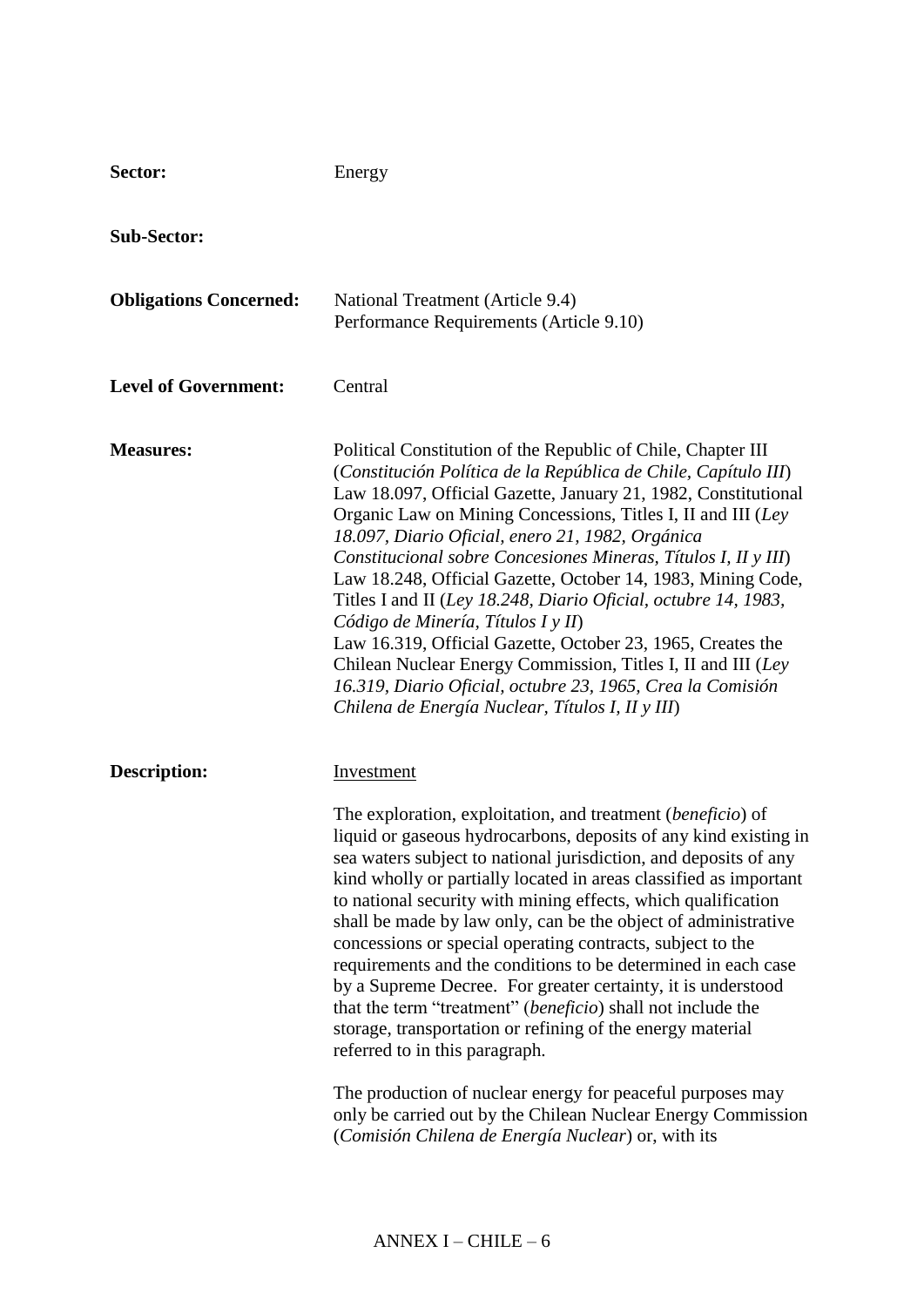authorisation, jointly with third persons. Should the Commission grant such an authorisation, it may determine the terms and conditions thereof.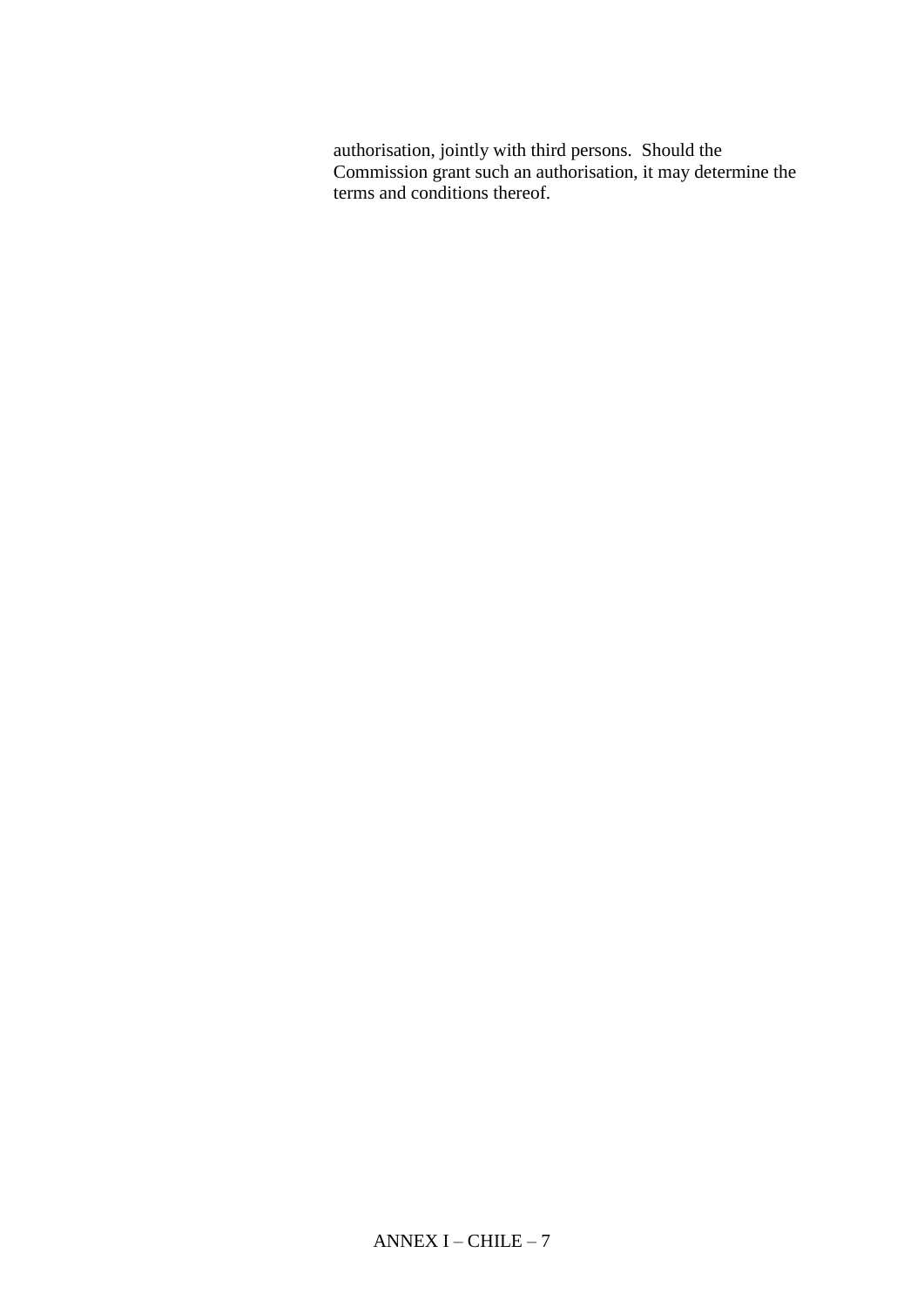| Sector:                       | Mining                                                                                                                                                                                                                                                                                                                                                                                                                                                                                                                                                                                                                                                                                                                                                                                                                                            |
|-------------------------------|---------------------------------------------------------------------------------------------------------------------------------------------------------------------------------------------------------------------------------------------------------------------------------------------------------------------------------------------------------------------------------------------------------------------------------------------------------------------------------------------------------------------------------------------------------------------------------------------------------------------------------------------------------------------------------------------------------------------------------------------------------------------------------------------------------------------------------------------------|
| <b>Sub-Sector:</b>            |                                                                                                                                                                                                                                                                                                                                                                                                                                                                                                                                                                                                                                                                                                                                                                                                                                                   |
| <b>Obligations Concerned:</b> | National Treatment (Article 9.4)<br>Performance Requirements (Article 9.10)                                                                                                                                                                                                                                                                                                                                                                                                                                                                                                                                                                                                                                                                                                                                                                       |
| <b>Level of Government:</b>   | Central                                                                                                                                                                                                                                                                                                                                                                                                                                                                                                                                                                                                                                                                                                                                                                                                                                           |
| <b>Measures:</b>              | Political Constitution of the Republic of Chile, Chapter III<br>(Constitución Política de la República de Chile, Capítulo III)<br>Law 18.097, Official Gazette, January 21, 1982, Constitutional<br>Organic Law on Mining Concessions, Titles I, II and III (Ley<br>18.097, Diario Oficial, enero 21, 1982, Orgánica<br>Constitucional sobre Concesiones Mineras, Títulos I, II y III)<br>Law 18.248, Official Gazette, October 14, 1983, Mining Code,<br>Titles I and III (Ley 18.248, Diario Oficial, octubre 14, 1983,<br>Código de Minería, Títulos I y III)<br>Law 16.319, Official Gazette, October 23, 1965, Creates the<br>Chilean Nuclear Energy Commission, Titles I, II and III (Ley)<br>16.319, Diario Oficial, octubre 23, 1965, Crea la Comisión<br>Chilena de Energía Nuclear, Títulos I, II y III)                                |
| <b>Description:</b>           | Investment<br>The exploration, exploitation, and treatment (beneficio) of<br>lithium, deposits of any kind existing in sea waters subject to<br>national jurisdiction, and deposits of any kind wholly or<br>partially located in areas classified as important to national<br>security with mining effects, which qualification shall be made<br>by law only, can be the object of administrative concessions or<br>special operating contracts, subject to the requirements and the<br>conditions to be determined, in each case by a Supreme Decree.<br>Chile has the right of first offer at market prices and terms for<br>the purchase of mineral products when thorium and uranium are<br>contained in significant quantities.<br>For greater certainty, Chile may require that producers separate<br>from mining products the portion of: |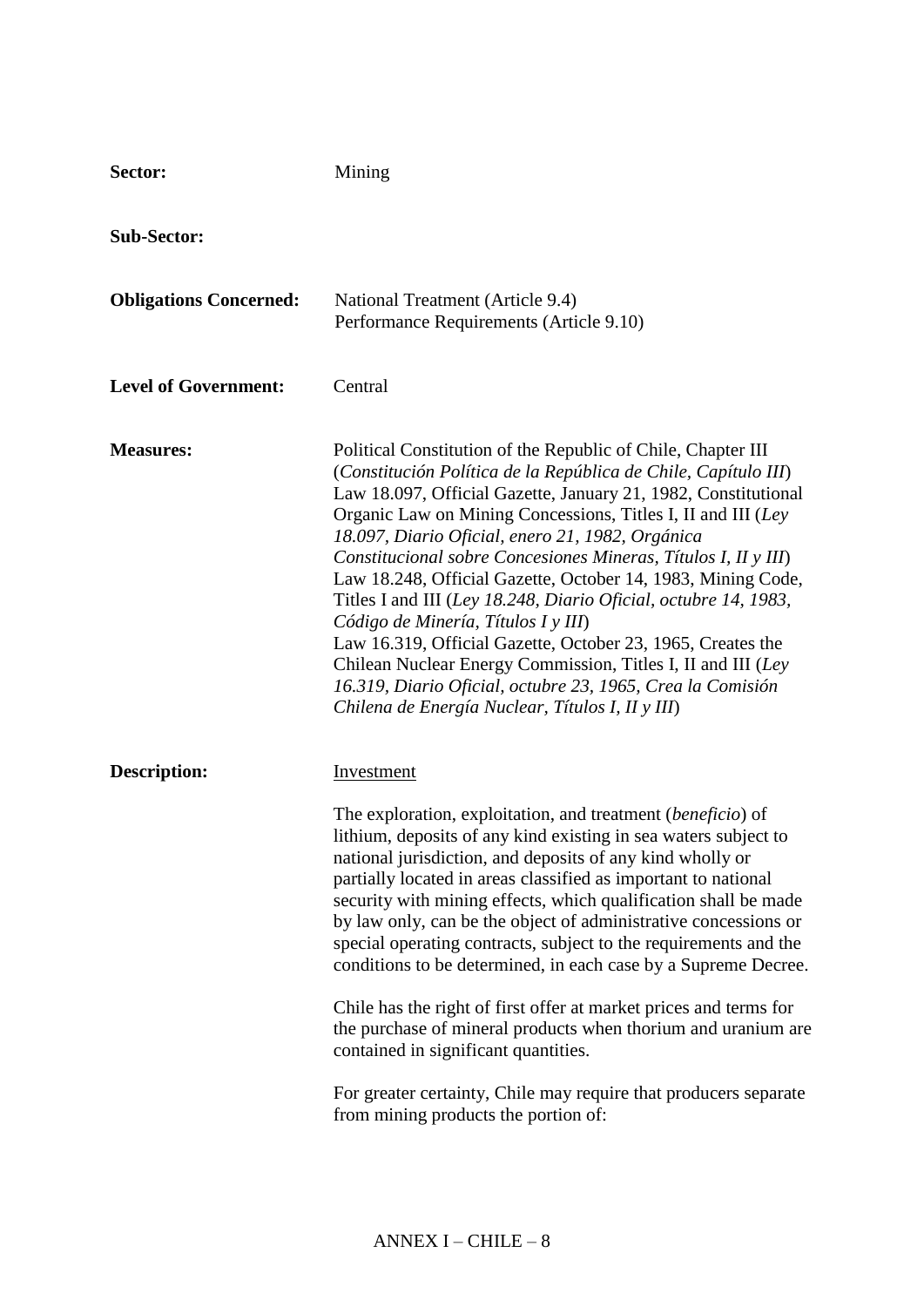- (a) liquid or gaseous hydrocarbons;
- (b) lithium;
- (c) deposits of any kind existing in sea waters subject to national jurisdiction; and
- (d) deposits of any kind wholly or partially located in areas classified as important to national security with mining effects, which qualification shall be made by law only, that exists, in significant amounts, in such mining products and that can be economically and technically separated, for delivery to or for sale on behalf of the State. For these purposes, "economically and technically separated" means that the costs incurred to recover the four types of substances referred to above through a sound technical procedure and to commercialise and deliver those substances shall be lower than their commercial value.

Furthermore, only the Chilean Nuclear Energy Commission (*Comisión Chilena de Energía Nuclear*), or parties authorised by the said Commission, may execute or enter into juridical acts regarding extracted natural atomic materials and lithium, as well as their concentrates, derivatives and compounds.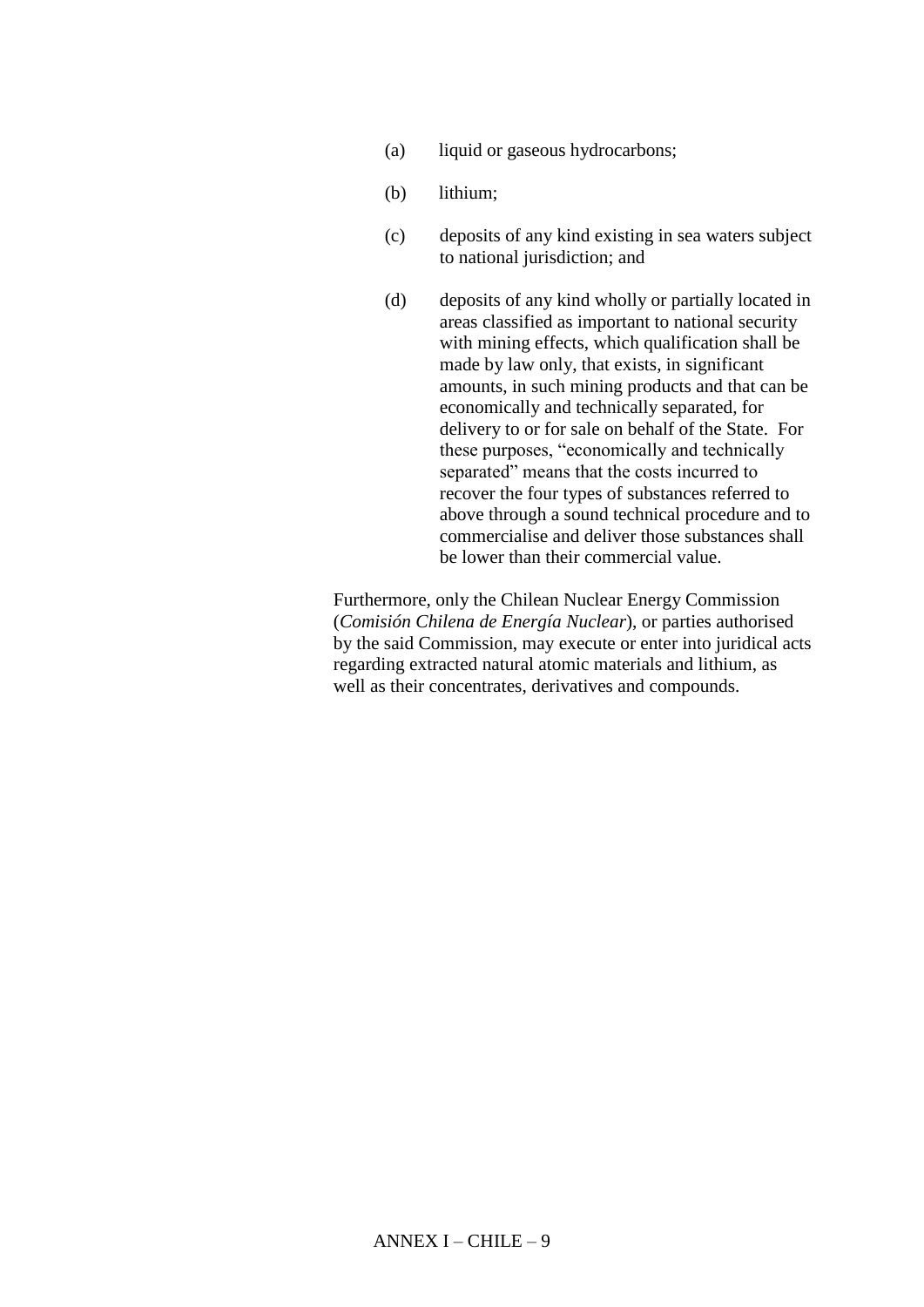| Sector:                       | Fisheries                                                                                                                                                                                                                |
|-------------------------------|--------------------------------------------------------------------------------------------------------------------------------------------------------------------------------------------------------------------------|
| <b>Sub-Sector:</b>            | Aquaculture                                                                                                                                                                                                              |
| <b>Obligations Concerned:</b> | National Treatment (Article 9.4)                                                                                                                                                                                         |
| <b>Level of Government:</b>   | Central                                                                                                                                                                                                                  |
| <b>Measures:</b>              | Law 18.892, Official Gazette, 23 December, 1989, General Law<br>on Fisheries and Aquaculture, Titles I and VI (Ley 18.892,<br>Diario Oficial, diciembre 23, 1989, Ley General de Pesca y<br>Acuicultura, Títulos I y VI) |
| <b>Description:</b>           | Investment                                                                                                                                                                                                               |
|                               | Only Chilean natural or juridical persons constituted in<br>accordance with Chilean law and foreigners with permanent<br>residency may hold an authorisation or concession to carry out<br>aquaculture activities.       |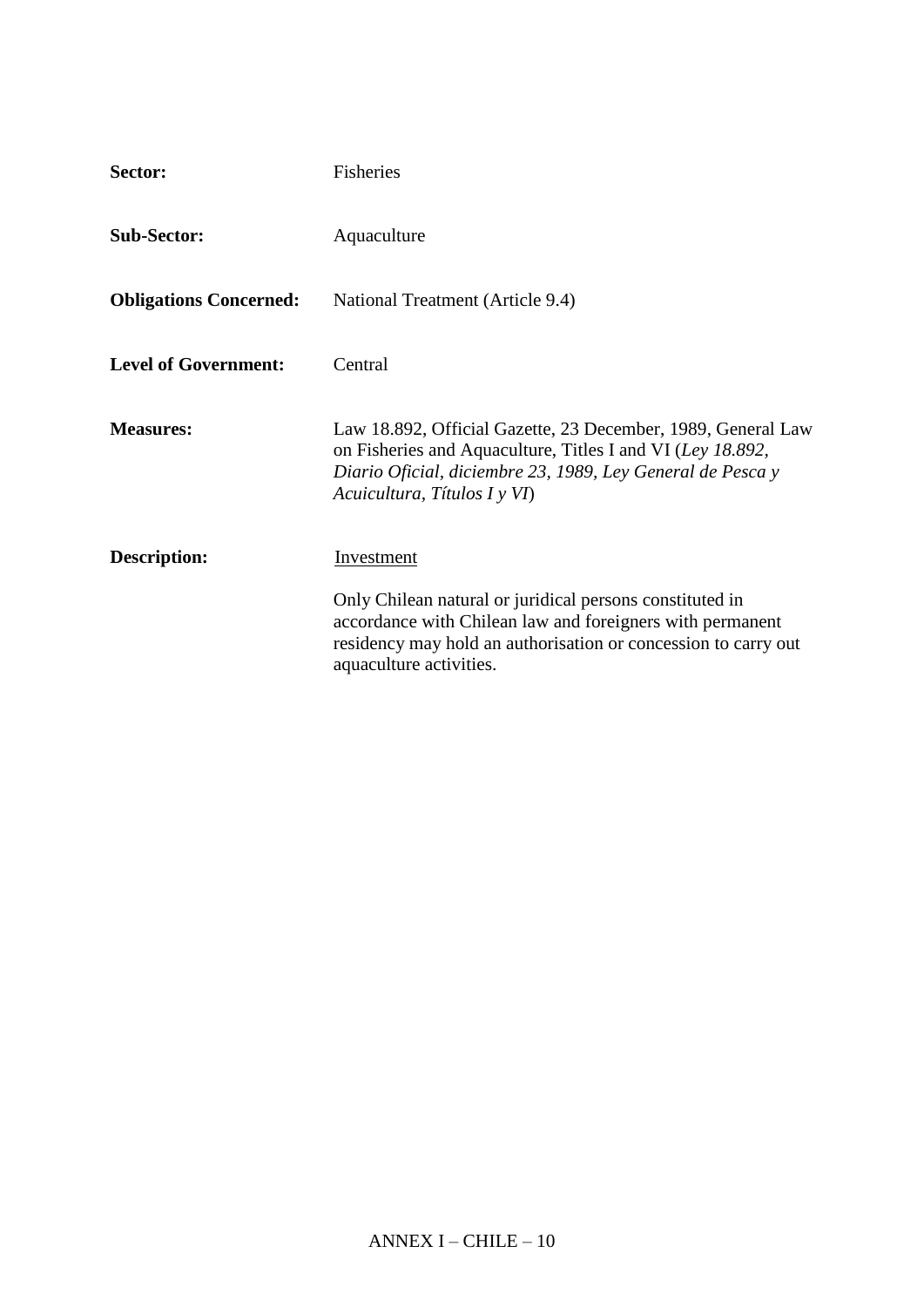| Sector:                       | <b>Fisheries and Fishing Related Activities</b>                                                                                                                                                                                                                                                                                                                                                                                                                                                                            |
|-------------------------------|----------------------------------------------------------------------------------------------------------------------------------------------------------------------------------------------------------------------------------------------------------------------------------------------------------------------------------------------------------------------------------------------------------------------------------------------------------------------------------------------------------------------------|
| <b>Sub-Sector:</b>            |                                                                                                                                                                                                                                                                                                                                                                                                                                                                                                                            |
| <b>Obligations Concerned:</b> | National Treatment (Article 9.4 and Article 10.3)<br>Most-Favoured-Nation Treatment (Article 9.5 and Article 10.4)<br>Senior Management and Boards of Directors (Article 9.11)<br>Local Presence (Article 10.6)                                                                                                                                                                                                                                                                                                            |
| <b>Level of Government:</b>   | Central                                                                                                                                                                                                                                                                                                                                                                                                                                                                                                                    |
| <b>Measures:</b>              | Law 18.892, Official Gazette, December 23, 1989, General Law<br>on Fisheries and Aquaculture, Titles I, III, IV and IX (Ley<br>18.892, Diario Oficial, diciembre 23, 1989, Ley General de<br>Pesca y Acuicultura, Títulos I, III, IV y IX)<br>Decree Law 2.222, Official Gazette, May 31, 1978, Navigation<br>Law, Titles I and II (Decreto Ley 2.222, Diario Oficial, mayo<br>31, 1978, Ley de Navegación, Títulos I y II)                                                                                                |
| <b>Description:</b>           | <b>Investment and Cross-Border Trade in Services</b>                                                                                                                                                                                                                                                                                                                                                                                                                                                                       |
|                               | Only Chilean natural persons or juridical persons constituted in<br>accordance with Chilean law and foreigners with permanent<br>residency may hold permits to harvest and catch<br>hydrobiological species.                                                                                                                                                                                                                                                                                                               |
|                               | Only Chilean vessels are permitted to fish in internal waters, in<br>the territorial sea and in the exclusive economic zone. "Chilean"<br>vessels" are those defined in the Navigation Law (Ley de<br>Navegación). Access to industrial extractive fishing activities<br>shall be subject to prior registration of the vessel in Chile.                                                                                                                                                                                    |
|                               | Only a Chilean natural or juridical person may register a vessel<br>in Chile. Such juridical person must be constituted in Chile<br>with principal domicile and real and effective seat in Chile. The<br>president, manager and the majority of the directors or<br>administrators must be Chilean natural persons. In addition,<br>more than 50 per cent of its equity capital must be held by<br>Chilean natural or juridical persons. For these purposes, a<br>juridical person with ownership participation in another |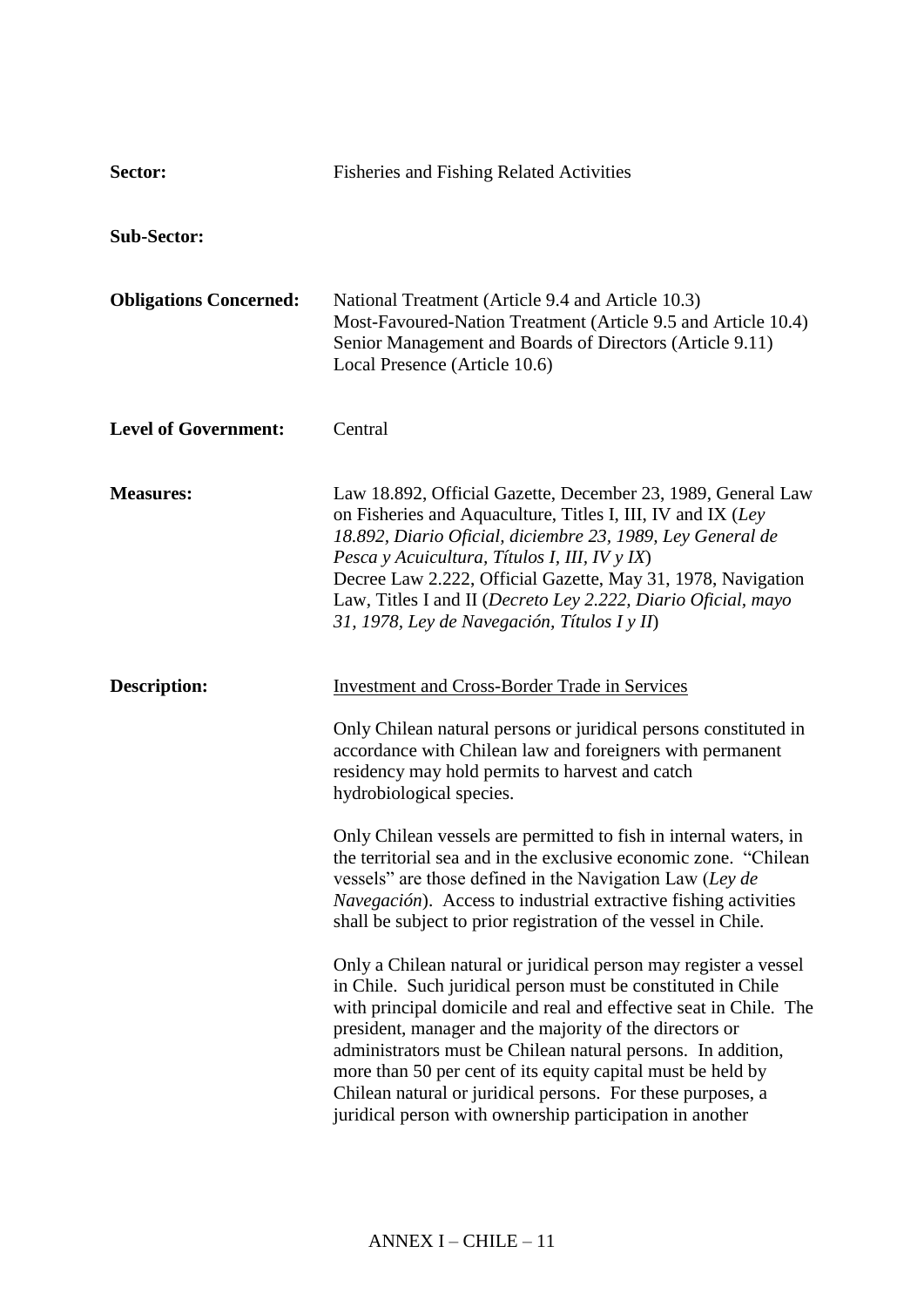juridical person that owns a vessel has to comply with all the requirements mentioned above.

A joint ownership (*comunidad*) may register a vessel if (1) the majority of the joint ownership is Chilean with domicile and residency in Chile; (2) the administrators are Chilean natural persons; and (3) the majority of the rights of the joint ownership (*comunidad*) belong to a Chilean natural or juridical person. For these purposes, a juridical person with ownership participation in a joint ownership (*comunidad*) that owns a vessel has to comply with all the requirements mentioned above.

An owner (natural or juridical person) of a fishing vessel registered in Chile prior to June 30, 1991 shall not be subject to the nationality requirement mentioned above.

In cases of reciprocity granted to Chilean vessels by any other country, fishing vessels specifically authorised by the maritime authorities pursuant to powers conferred by law may be exempted from the requirements mentioned above on equivalent terms provided to Chilean vessels by that country.

Access to artisanal fishing (*pesca artesanal*) activities shall be subject to registration in the Registry for Artisanal Fishing (*Registro de Pesca Artesanal*). Registration for artisanal fishing (*pesca artesanal*) is only granted to Chilean natural persons and foreign natural persons with permanent residency, or a Chilean juridical person constituted by the aforementioned persons.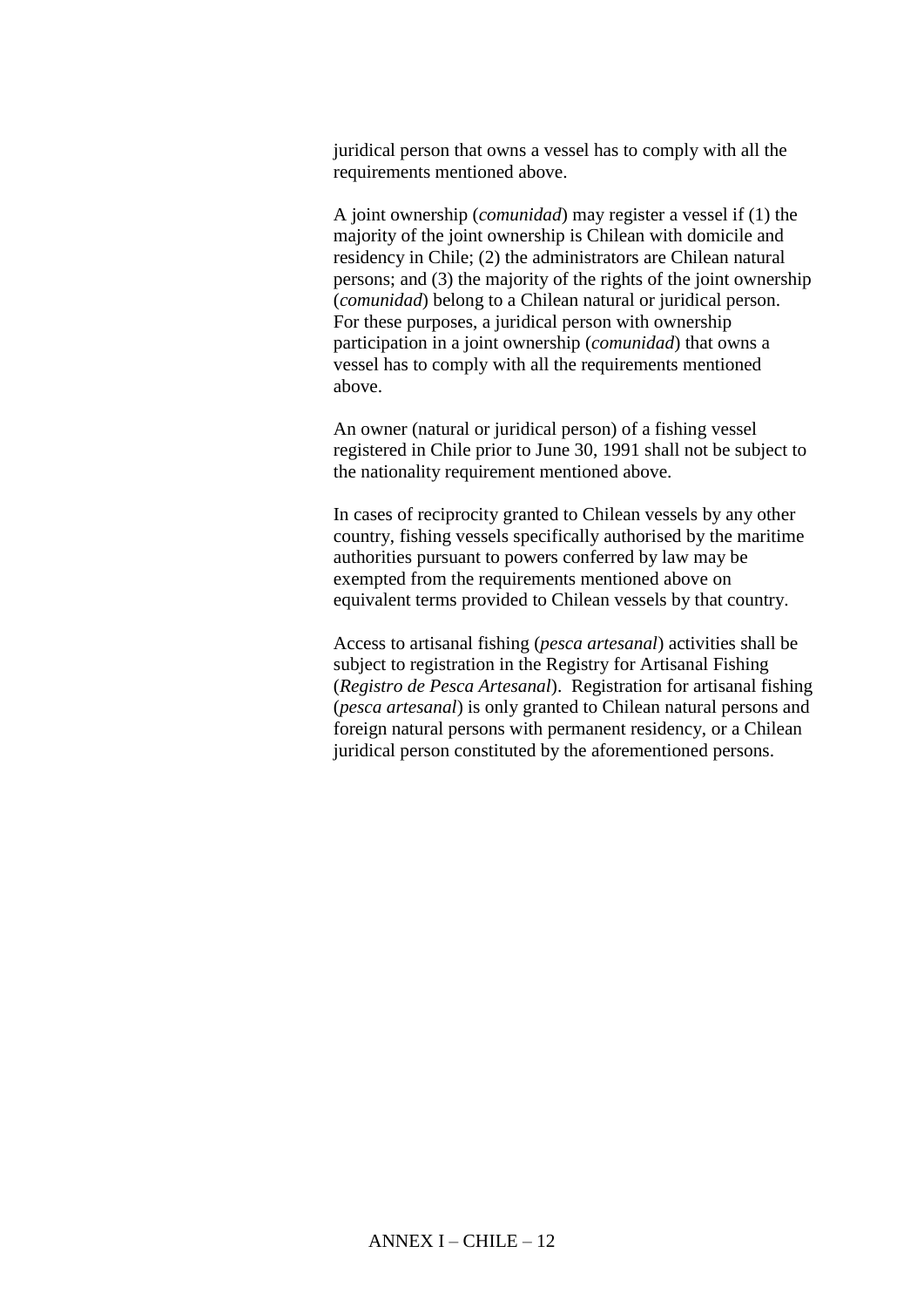| Sector:                       | Sports, Hunting, and Recreational Services                                                                                                                                                                                                                                                                                                                                                                                                                                                                                                                                                                                                                                                                                                                                                                                                                                                                                                                      |
|-------------------------------|-----------------------------------------------------------------------------------------------------------------------------------------------------------------------------------------------------------------------------------------------------------------------------------------------------------------------------------------------------------------------------------------------------------------------------------------------------------------------------------------------------------------------------------------------------------------------------------------------------------------------------------------------------------------------------------------------------------------------------------------------------------------------------------------------------------------------------------------------------------------------------------------------------------------------------------------------------------------|
| <b>Sub-Sector:</b>            |                                                                                                                                                                                                                                                                                                                                                                                                                                                                                                                                                                                                                                                                                                                                                                                                                                                                                                                                                                 |
| <b>Obligations Concerned:</b> | Local Presence (Article 10.6)                                                                                                                                                                                                                                                                                                                                                                                                                                                                                                                                                                                                                                                                                                                                                                                                                                                                                                                                   |
| <b>Level of Government:</b>   | Central                                                                                                                                                                                                                                                                                                                                                                                                                                                                                                                                                                                                                                                                                                                                                                                                                                                                                                                                                         |
| <b>Measures:</b>              | Law 17.798, Official Gazette, October 21, 1972, Title I (Ley<br>17.798, Diario Oficial, octubre 21, 1972, Título I)<br>Supreme Decree 83 of the Ministry of National Defense,<br>Official Gazette, May 13, 2008 (Decreto Supremo 83 del<br>Ministerio de Defensa Nacional, Diario Oficial, mayo 13, 2008)                                                                                                                                                                                                                                                                                                                                                                                                                                                                                                                                                                                                                                                       |
| <b>Description:</b>           | <b>Cross-Border Trade in Services</b>                                                                                                                                                                                                                                                                                                                                                                                                                                                                                                                                                                                                                                                                                                                                                                                                                                                                                                                           |
|                               | Any person who owns guns, explosives or similar substances<br>must register with the appropriate authority in its domicile, for<br>which purpose a request shall be submitted to the General<br>Directorate for National Mobilisation of the Ministry of<br>National Defence (Dirección General de Movilización Nacional<br>del Ministerio de Defensa Nacional).                                                                                                                                                                                                                                                                                                                                                                                                                                                                                                                                                                                                |
|                               | Any natural or juridical person registered as an importer of<br>fireworks may request authorisation for importation and<br>entrance thereof into Chile from the General Directorate for<br>National Mobilisation (Dirección General de Movilización<br><i>Nacional</i> ) and may keep stocks of the said elements for sale to<br>persons holding authorisation to stage pyrotechnical shows.<br>The Supervisory Authority (Autoridad Fiscalizadora) shall only<br>authorise pyrotechnical shows if a report is available with<br>regard to the installation, development and security measures<br>for the show, which must be signed and approved by a<br>fireworks programmer registered in the national registries of the<br>General Directorate for National Mobilisation (Dirección<br>General de Movilización Nacional) or by a professional<br>certified by the said General Directorate.<br>For the production and execution of pyrotechnical shows, the |
|                               | presence of at least a fireworks expert handler registered with<br>the General Directorate shall be required.                                                                                                                                                                                                                                                                                                                                                                                                                                                                                                                                                                                                                                                                                                                                                                                                                                                   |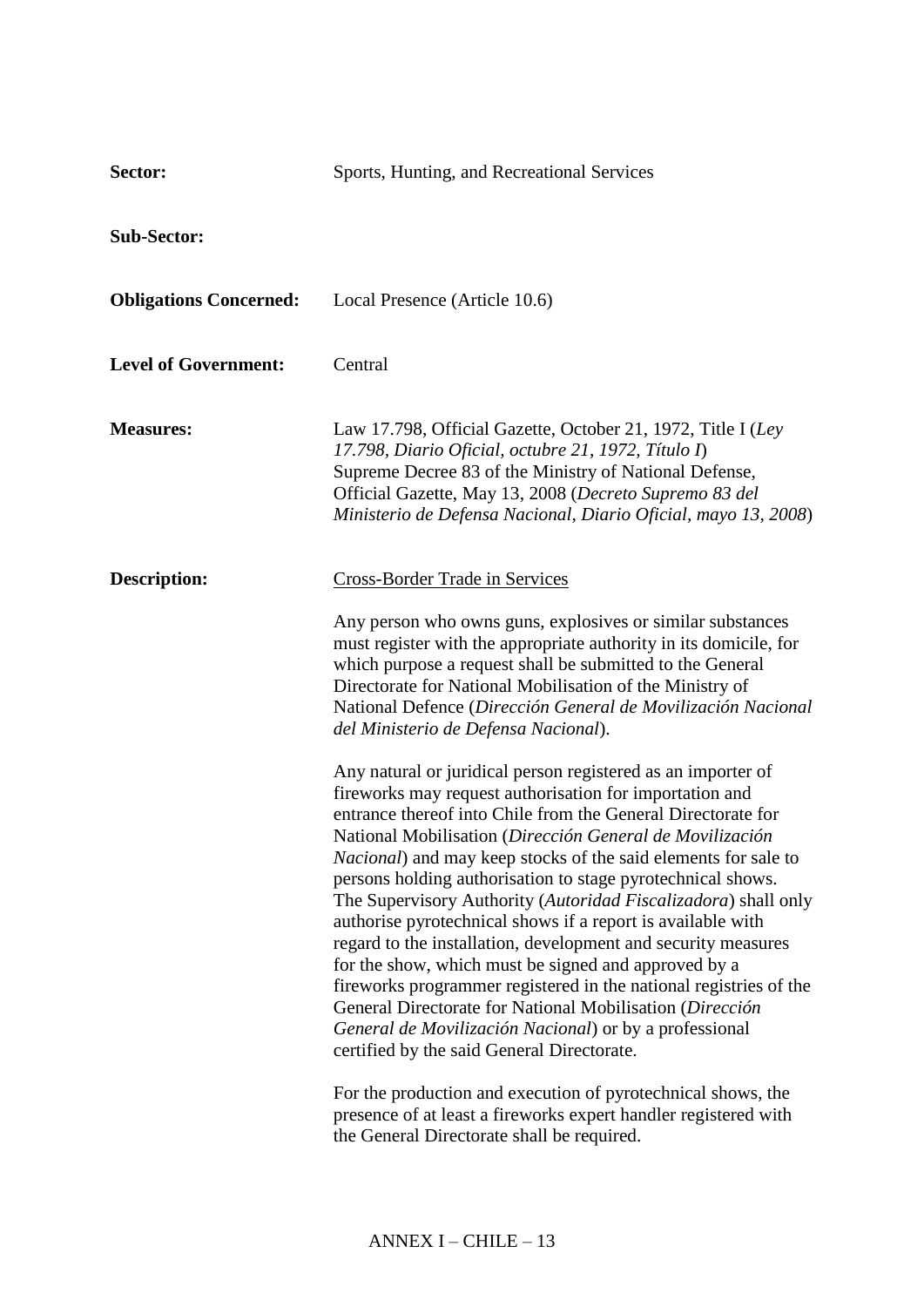| Sector:                       | <b>Specialised Services</b>                                                                                                                                                                                                                                        |
|-------------------------------|--------------------------------------------------------------------------------------------------------------------------------------------------------------------------------------------------------------------------------------------------------------------|
| <b>Sub-Sector:</b>            | Customs agents ( <i>agentes de aduana</i> ) and brokers<br>(despachadores de aduana)                                                                                                                                                                               |
| <b>Obligations Concerned:</b> | National Treatment (Article 10.3)<br>Local Presence (Article 10.6)                                                                                                                                                                                                 |
| <b>Level of Government:</b>   | Central                                                                                                                                                                                                                                                            |
| <b>Measures:</b>              | D.F.L. 30 of the Ministry of Finance, Official Gazette, April 13,<br>1983, Book IV (D.F.L. 30 del Ministerio de Hacienda, Diario<br>Oficial, abril 13, 1983, Libro IV)<br>D.F.L. 2 of the Ministry of Finance, 1998 (D.F.L. 2 del<br>Ministerio de Hacienda, 1998) |
| <b>Description:</b>           | Cross-Border Trade in Services<br>Only Chilean natural persons with residency in Chile may act as<br>customs brokers (Despachadores de Aduana) or agents<br>(Agentes de Aduana).                                                                                   |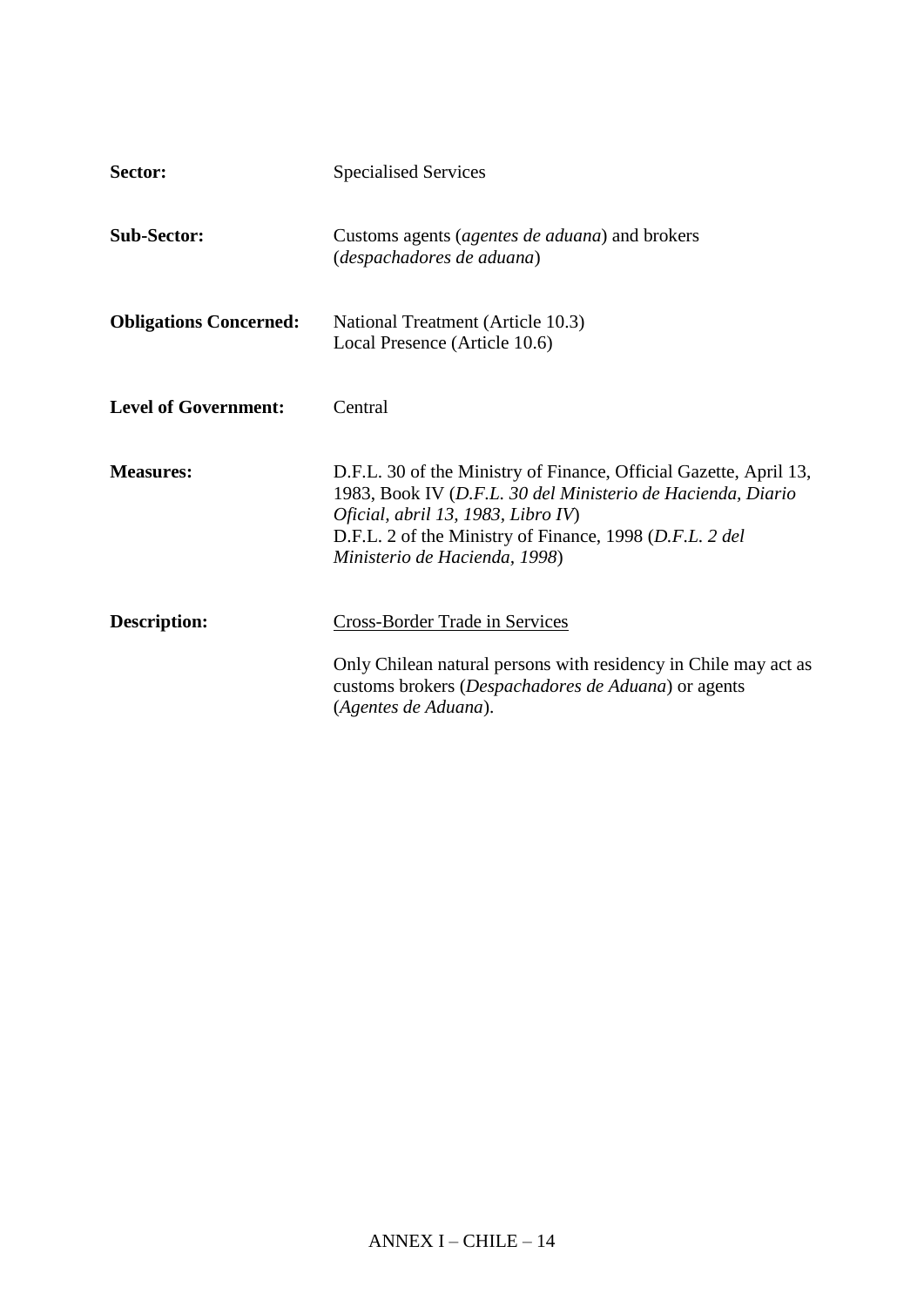| Sector:                       | <b>Investigation and Security Services</b>                                                                                                                          |
|-------------------------------|---------------------------------------------------------------------------------------------------------------------------------------------------------------------|
| <b>Sub-Sector:</b>            | Guard services                                                                                                                                                      |
| <b>Obligations Concerned:</b> | National Treatment (Article 10.3)                                                                                                                                   |
| <b>Level of Government:</b>   | Central                                                                                                                                                             |
| <b>Measures:</b>              | Decree 1.773 of the Ministry of Interior, Official Gazette,<br>November 14, 1994 (Decreto 1.773 del Ministerio del Interior,<br>Diario Oficial, noviembre 14, 1994) |
| Description:                  | Cross-Border Trade in Services                                                                                                                                      |
|                               | Only Chilean nationals may provide services as private security<br>guards.                                                                                          |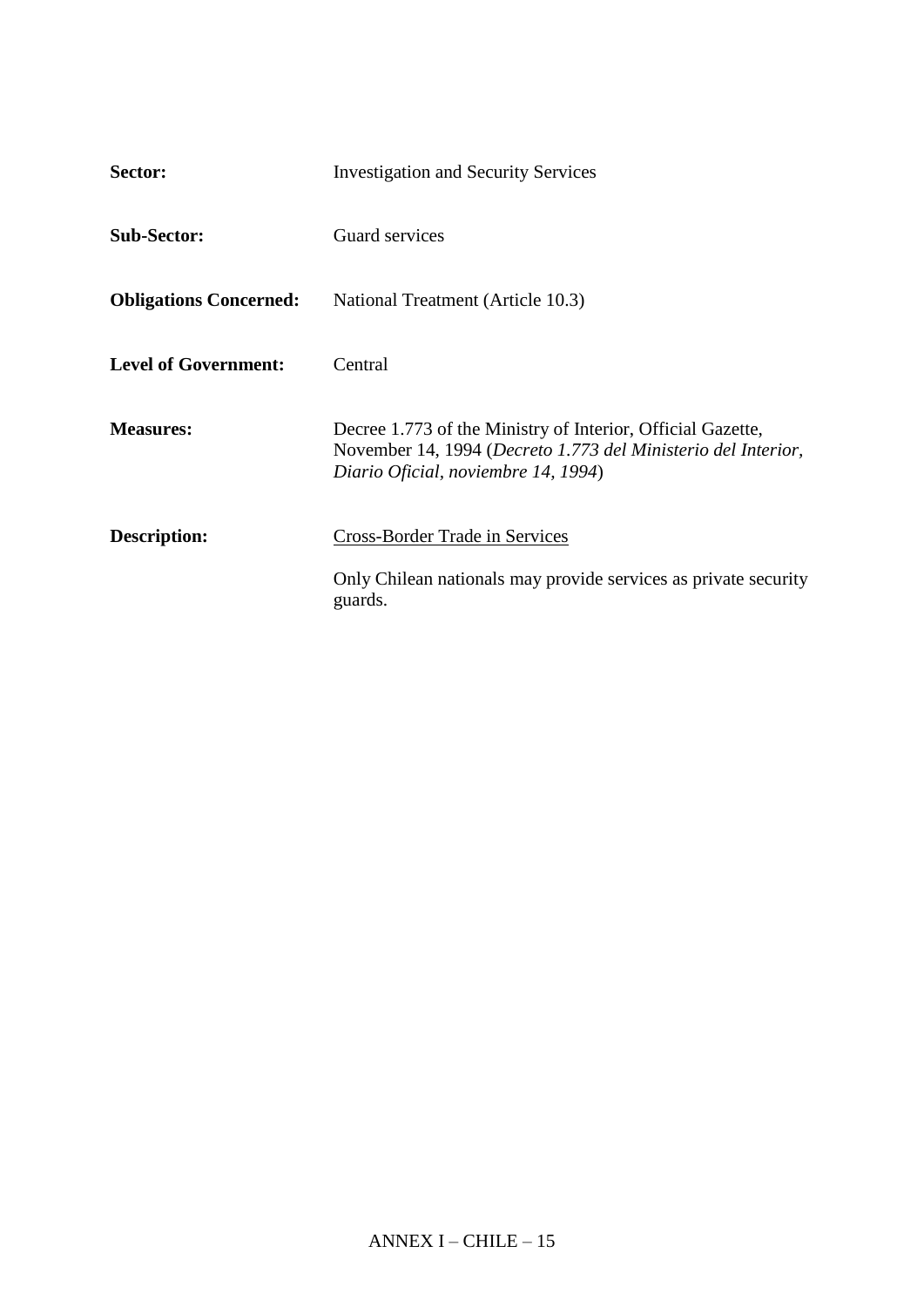| Sector:                       | <b>Business Services</b>                                                                                                                                                                                                                                                                                                                                                                                                                                                                                                                                                                                                                                                                                     |
|-------------------------------|--------------------------------------------------------------------------------------------------------------------------------------------------------------------------------------------------------------------------------------------------------------------------------------------------------------------------------------------------------------------------------------------------------------------------------------------------------------------------------------------------------------------------------------------------------------------------------------------------------------------------------------------------------------------------------------------------------------|
| <b>Sub-Sector:</b>            | <b>Research services</b>                                                                                                                                                                                                                                                                                                                                                                                                                                                                                                                                                                                                                                                                                     |
| <b>Obligations Concerned:</b> | National Treatment (Article 10.3)                                                                                                                                                                                                                                                                                                                                                                                                                                                                                                                                                                                                                                                                            |
| <b>Level of Government:</b>   | Central                                                                                                                                                                                                                                                                                                                                                                                                                                                                                                                                                                                                                                                                                                      |
| <b>Measures:</b>              | Supreme Decree 711 of the Ministry of National Defence,<br>Official Gazette, October 15, 1975 (Decreto Supremo 711 del<br>Ministerio de Defensa Nacional, Diario Oficial, octubre 15,<br>1975                                                                                                                                                                                                                                                                                                                                                                                                                                                                                                                |
| <b>Description:</b>           | <b>Cross-Border Trade in Services</b><br>Foreign natural and juridical persons intending to conduct<br>research in the Chilean 200-mile maritime zone shall be<br>required to submit a request six months in advance to the<br>Chilean Army Hydrographic Institute (Instituto Hidrográfico de<br>la Armada de Chile) and shall comply with the requirements<br>established in the corresponding regulation. Chilean natural<br>and juridical persons shall be required to submit a request three<br>months in advance to the Chilean Army Hydrographic Institute<br>(Instituto Hidrográfico de la Armada de Chile) and shall<br>comply with the requirements established in the corresponding<br>regulation. |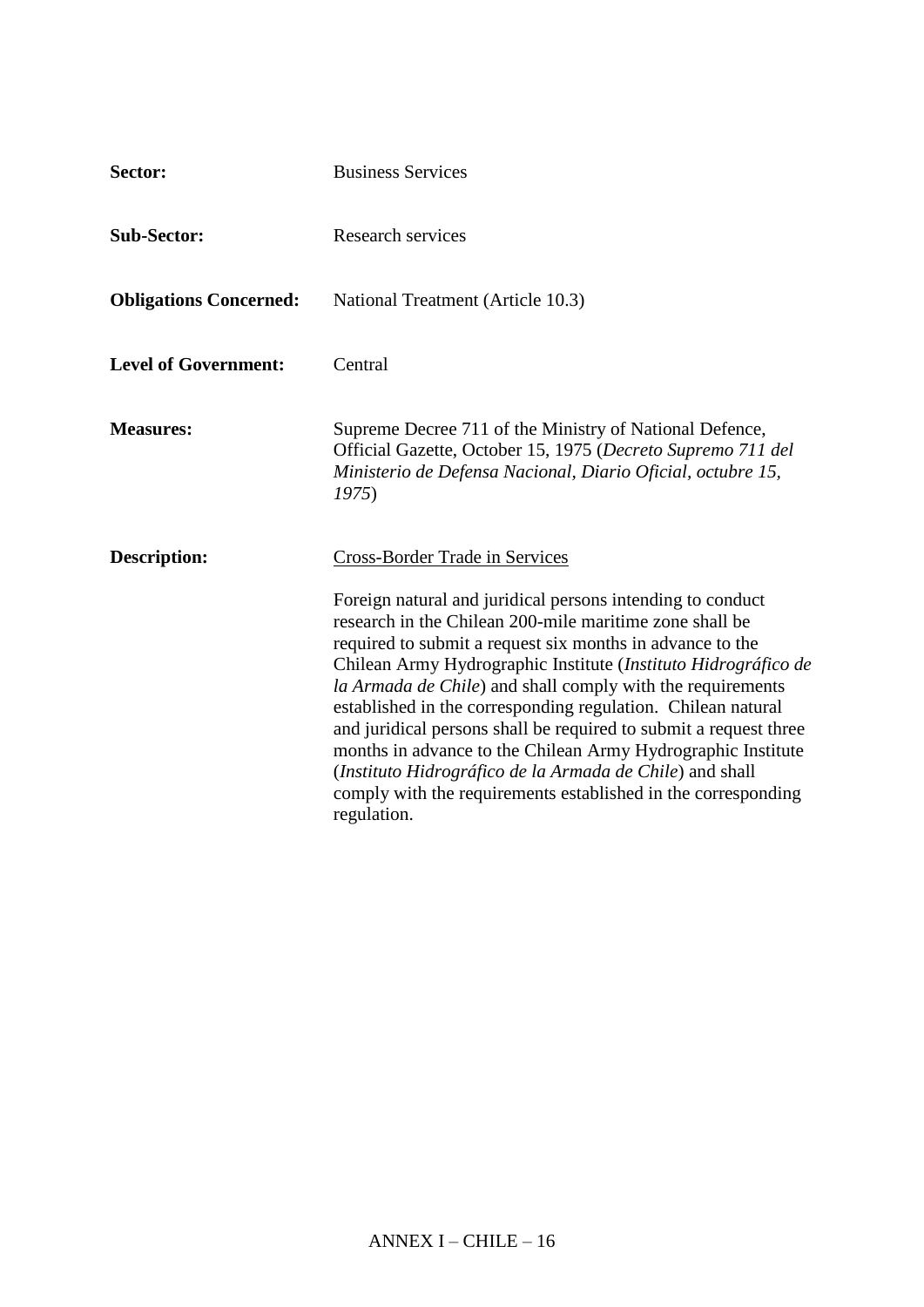| Sector:                       | <b>Business Services</b>                                                                                                                                                                                                                                                                                                                                                                                                                                                                                                                                                                                                                                                                                                                                                                                                                                                                                                                                                                                                                                                                                |
|-------------------------------|---------------------------------------------------------------------------------------------------------------------------------------------------------------------------------------------------------------------------------------------------------------------------------------------------------------------------------------------------------------------------------------------------------------------------------------------------------------------------------------------------------------------------------------------------------------------------------------------------------------------------------------------------------------------------------------------------------------------------------------------------------------------------------------------------------------------------------------------------------------------------------------------------------------------------------------------------------------------------------------------------------------------------------------------------------------------------------------------------------|
| <b>Sub-Sector:</b>            | <b>Research services</b>                                                                                                                                                                                                                                                                                                                                                                                                                                                                                                                                                                                                                                                                                                                                                                                                                                                                                                                                                                                                                                                                                |
| <b>Obligations Concerned:</b> | National Treatment (Article 10.3)                                                                                                                                                                                                                                                                                                                                                                                                                                                                                                                                                                                                                                                                                                                                                                                                                                                                                                                                                                                                                                                                       |
| <b>Level of Government:</b>   | Central                                                                                                                                                                                                                                                                                                                                                                                                                                                                                                                                                                                                                                                                                                                                                                                                                                                                                                                                                                                                                                                                                                 |
| <b>Measures:</b>              | D.F.L. 11 of the Ministry of Economic Affairs, Development<br>and Reconstruction, <i>Official Gazette, December 5, 1968 (D.F.L.</i><br>11 del Ministerio de Economía, Fomento y Reconstrucción,<br>Diario Oficial, diciembre 5, 1968)<br>Decree 559 of the Ministry of Foreign Affairs, Official Gazette,<br>January 24, 1968 (Decreto 559 del Ministerio de Relaciones<br>Exteriores, Diario Oficial, enero 24, 1968)<br>D.F.L. 83 of the Ministry of Foreign Affairs, Official Gazette,<br>March 27, 1979 (D.F.L. 83 del Ministerio de Relaciones<br>Exteriores, Diario Oficial, marzo 27, 1979)                                                                                                                                                                                                                                                                                                                                                                                                                                                                                                      |
| <b>Description:</b>           | Cross-Border Trade in Services<br>Natural persons representing foreign juridical persons, or<br>natural persons residing abroad, intending to perform<br>explorations for work of a scientific or technical nature, or<br>mountain climbing, in areas that are adjacent to Chilean borders<br>shall apply for the appropriate authorisation through a Chilean<br>consul in the country of domicile of the natural person. The<br>Chilean consul shall then send such application directly to the<br>National Directorate of Borders and Frontiers of the State<br>(Dirección Nacional de Fronteras y Límites del Estado). The<br>Directorate may order that one or more Chilean natural persons<br>working in the appropriate related activities shall join the<br>explorations in order to become acquainted with the studies to<br>be undertaken.<br>The Operations Department of the National Directorate of<br>Borders and Frontiers of the State (Departamento de<br>Operaciones de la Dirección Nacional de Fronteras y Límites<br>del Estado) shall decide and announce whether it authorises or |
|                               | rejects geographic or scientific explorations to be carried out by<br>foreign juridical or natural persons in Chile. The National                                                                                                                                                                                                                                                                                                                                                                                                                                                                                                                                                                                                                                                                                                                                                                                                                                                                                                                                                                       |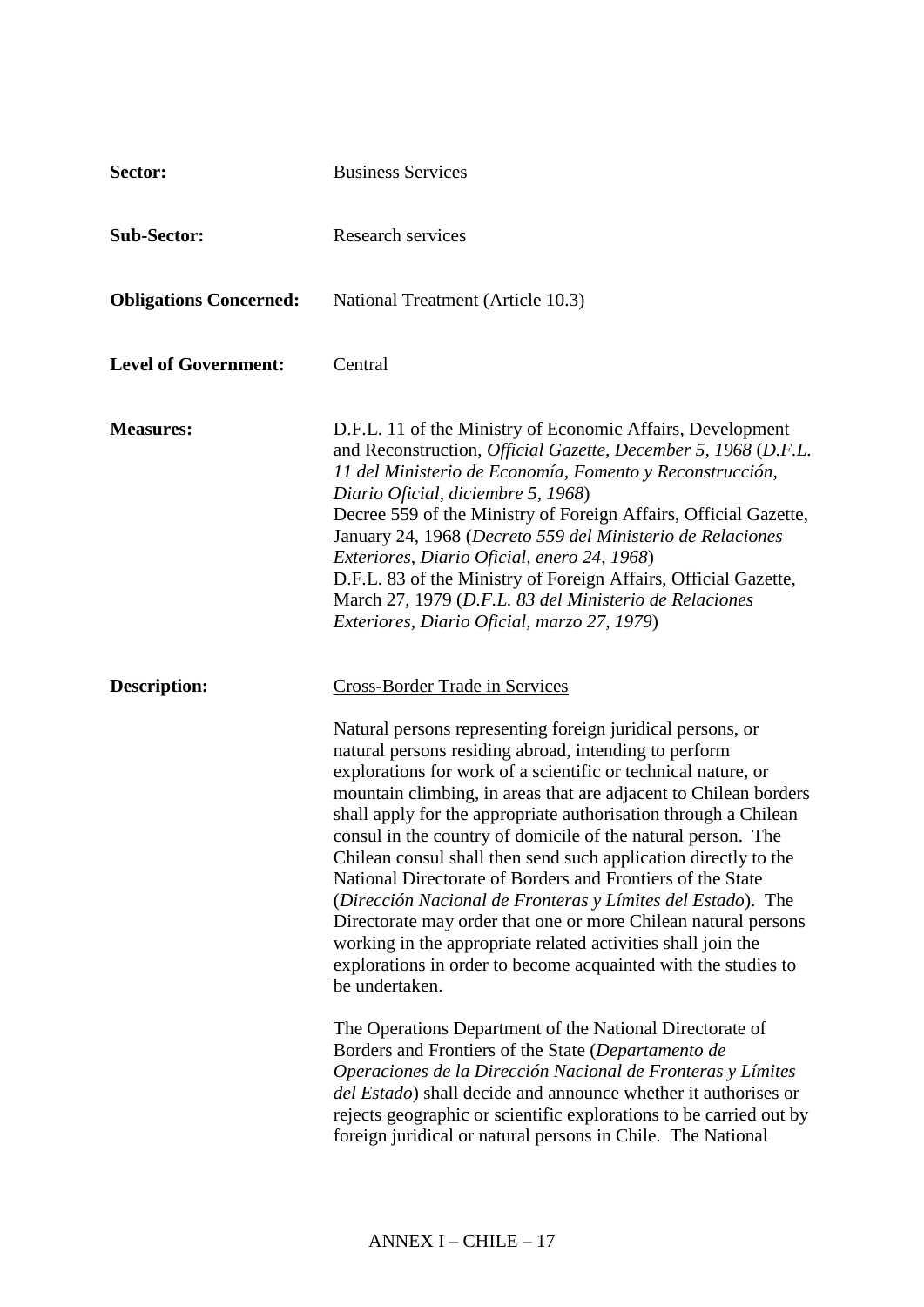Directorate of Borders and Frontiers of the State (*Dirección Nacional de Fronteras y Límites del Estado*) shall authorise and will supervise all explorations involving work of a scientific or technical nature, or mountain climbing, that foreign juridical persons or natural persons residing abroad intend to carry out in areas adjacent to Chilean borders.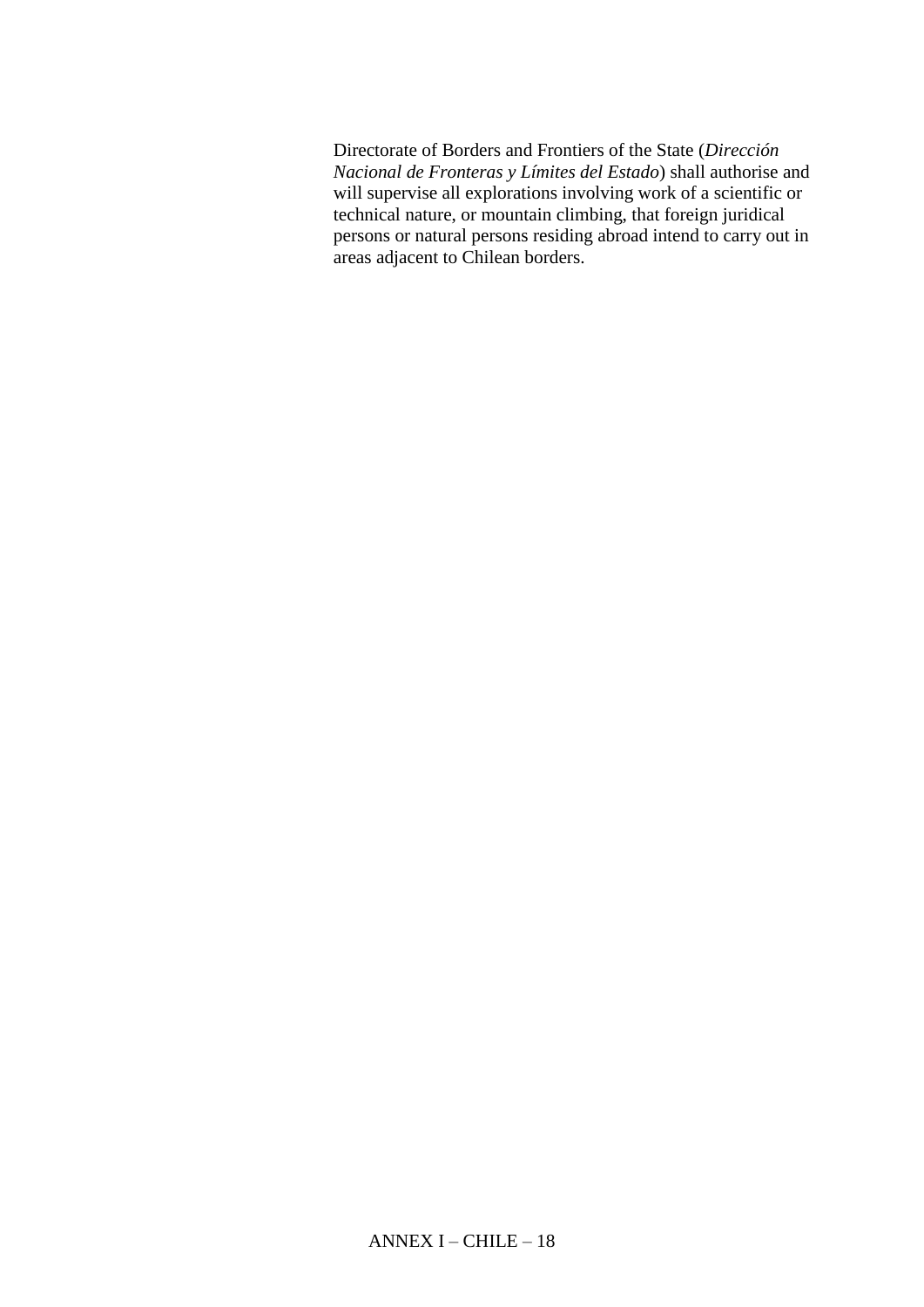| Sector:                       | <b>Business Services</b>                                                                                                                                                                                                                                                                                                                                                                                                                                                                                                                                                                                                                                                                                                                                                                                                                                                                                                                                  |
|-------------------------------|-----------------------------------------------------------------------------------------------------------------------------------------------------------------------------------------------------------------------------------------------------------------------------------------------------------------------------------------------------------------------------------------------------------------------------------------------------------------------------------------------------------------------------------------------------------------------------------------------------------------------------------------------------------------------------------------------------------------------------------------------------------------------------------------------------------------------------------------------------------------------------------------------------------------------------------------------------------|
| <b>Sub-Sector:</b>            | Research in social sciences                                                                                                                                                                                                                                                                                                                                                                                                                                                                                                                                                                                                                                                                                                                                                                                                                                                                                                                               |
| <b>Obligations Concerned:</b> | National Treatment (Article 10.3)                                                                                                                                                                                                                                                                                                                                                                                                                                                                                                                                                                                                                                                                                                                                                                                                                                                                                                                         |
| <b>Level of Government:</b>   | Central                                                                                                                                                                                                                                                                                                                                                                                                                                                                                                                                                                                                                                                                                                                                                                                                                                                                                                                                                   |
| <b>Measures:</b>              | Law 17.288, Official Gazette, February 4, 1970, Title V (Ley<br>17.288, Diario Oficial, febrero 4, 1970, Título V)<br>Supreme Decree 484 of the Ministry of Education, Official<br>Gazette, April 2, 1991 (Decreto Supremo 484 del Ministerio de<br>Educación, Diario Oficial, abril 2, 1991)                                                                                                                                                                                                                                                                                                                                                                                                                                                                                                                                                                                                                                                             |
| <b>Description:</b>           | Cross-Border Trade in Services                                                                                                                                                                                                                                                                                                                                                                                                                                                                                                                                                                                                                                                                                                                                                                                                                                                                                                                            |
|                               | Foreign juridical or foreign natural persons intending to perform<br>excavations, surveys, probing or collect anthropological,<br>archaeological or paleontological material must apply for a<br>permit from the National Monuments Council (Consejo de<br>Monumentos Nacionales). In order to obtain the permit, the<br>person in charge of the research must be engaged by a reliable<br>foreign scientific institution and must be working in<br>collaboration with a Chilean governmental scientific institution<br>or a Chilean university.                                                                                                                                                                                                                                                                                                                                                                                                          |
|                               | The aforementioned permit can be granted to $(1)$ Chilean<br>researchers having the pertinent scientific background in<br>archaeology, anthropology or palaeontology, duly certified as<br>appropriate, and also having a research project and due<br>institutional sponsorship; and (2) foreign researchers, provided<br>that they are engaged by a reliable scientific institution and that<br>they work in collaboration with a Chilean governmental<br>scientific institution or a Chilean university. Museum directors<br>or curators recognised by the National Monuments Council<br>(Consejo de Monumentos Nacionales), professional<br>archaeologists, anthropologists or palaeontologists, as<br>appropriate, and the members of the Chilean Society of<br>Archeology (Sociedad Chilena de Arqueología) shall be<br>authorised to perform salvage-related works. Salvage-related<br>works involve the urgent recovery of data or archaeological, |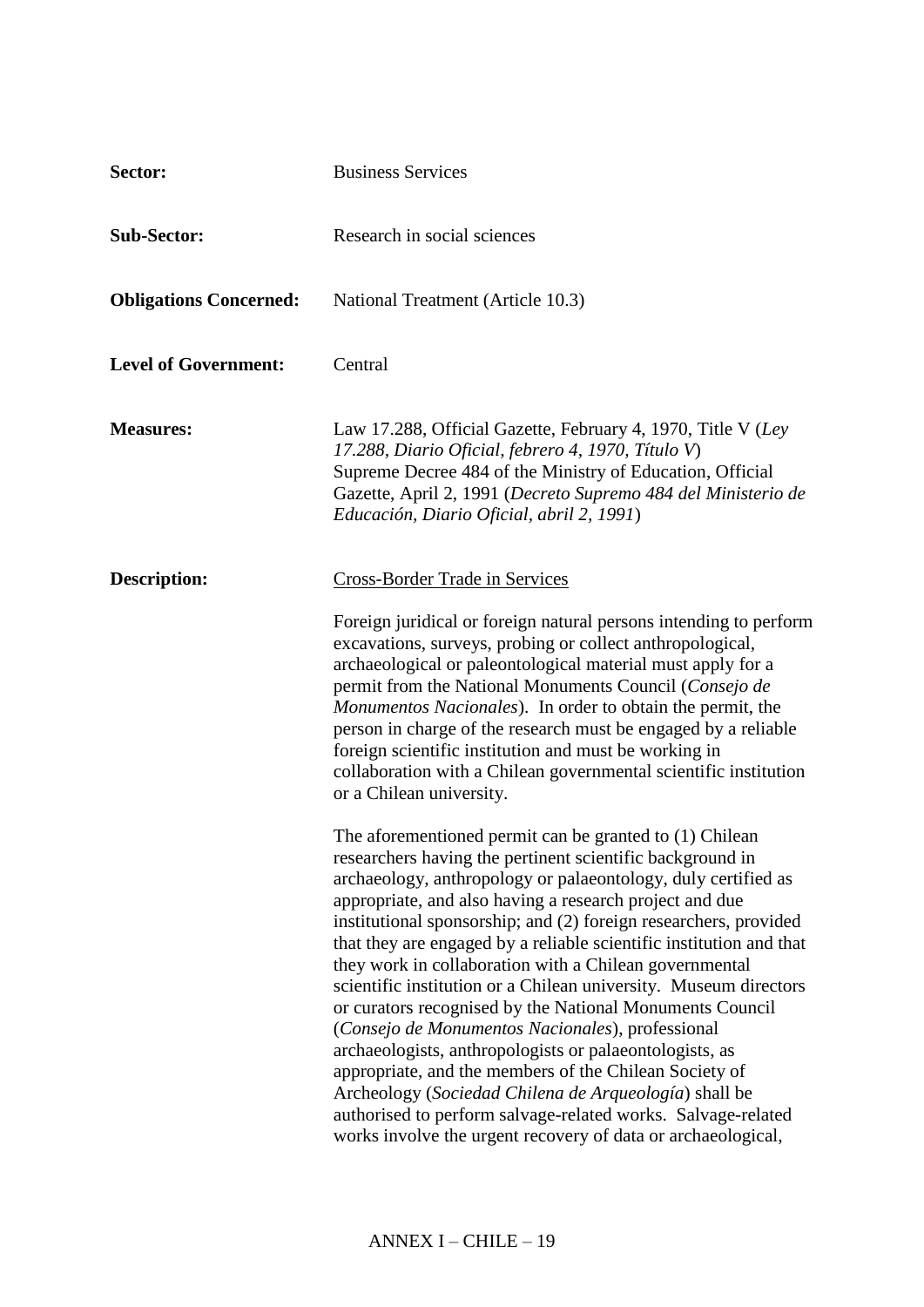anthropological or paleontological artefacts or species threatened by imminent loss.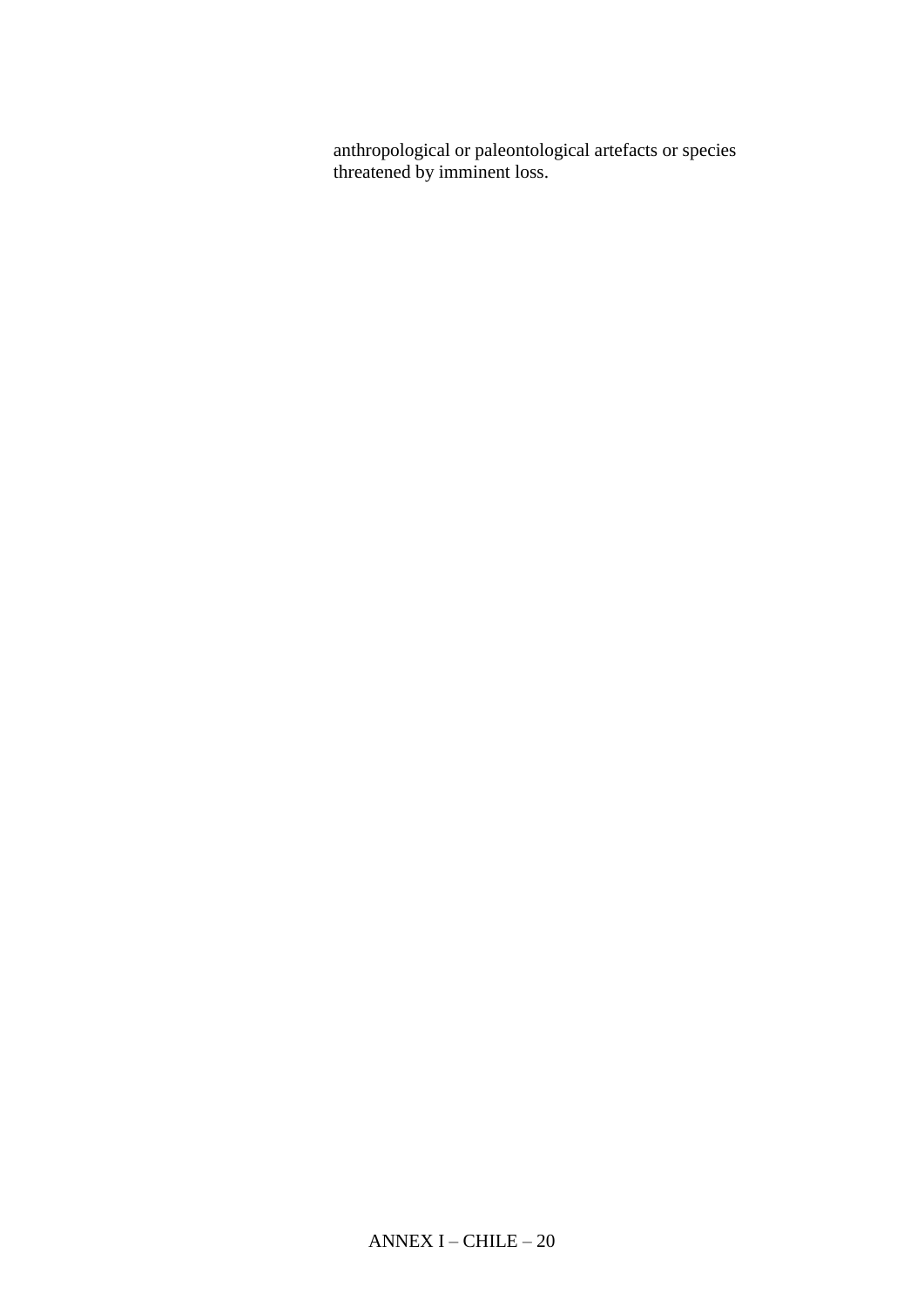| Sector:                       | <b>Business Services</b>                                                                                                                                                                                                                                                                                                                                                                                                                                                                                                                                                                                                                                                                                                                                                                                                                                                                  |
|-------------------------------|-------------------------------------------------------------------------------------------------------------------------------------------------------------------------------------------------------------------------------------------------------------------------------------------------------------------------------------------------------------------------------------------------------------------------------------------------------------------------------------------------------------------------------------------------------------------------------------------------------------------------------------------------------------------------------------------------------------------------------------------------------------------------------------------------------------------------------------------------------------------------------------------|
| <b>Sub-Sector:</b>            | Printing, publishing and other related industries                                                                                                                                                                                                                                                                                                                                                                                                                                                                                                                                                                                                                                                                                                                                                                                                                                         |
| <b>Obligations Concerned:</b> | National Treatment (Article 9.4 and Article 10.3)<br>Most-Favoured-Nation Treatment (Article 9.5 and Article 10.4)<br>Senior Management and Boards of Directors (Article 9.11)<br>Local Presence (Article 10.6)                                                                                                                                                                                                                                                                                                                                                                                                                                                                                                                                                                                                                                                                           |
| <b>Level of Government:</b>   | Central                                                                                                                                                                                                                                                                                                                                                                                                                                                                                                                                                                                                                                                                                                                                                                                                                                                                                   |
| <b>Measures:</b>              | Law 19.733, Official Gazette, June 4, 2001, Law on Liberties of<br>Opinion and Information and the Exercise of Journalism, Titles<br>I and III (Ley 19.733, Diario Oficial, junio 4, 2001, Ley sobre<br>las Libertades de Opinión e Información y Ejercicio del<br>Periodismo, Títulos I y III)                                                                                                                                                                                                                                                                                                                                                                                                                                                                                                                                                                                           |
| <b>Description:</b>           | <b>Investment and Cross-Border Trade in Services</b><br>The owner of a social communication medium such as<br>newspapers, magazines or regularly published texts whose<br>publishing address is located in Chile, or a national news<br>agency, shall, in the case of a natural person, have a duly<br>established domicile in Chile and, in the case of a juridical<br>person, shall be constituted with domicile in Chile or have an<br>agency authorised to operate within the national territory.<br>Only Chilean nationals may be president, administrators or<br>legal representatives of the juridical person.<br>The director legally responsible and the person who replaces<br>him or her must be Chilean with domicile and residence in<br>Chile. Chilean nationality will not be required in case a social<br>communication medium uses a language different from<br>Spanish. |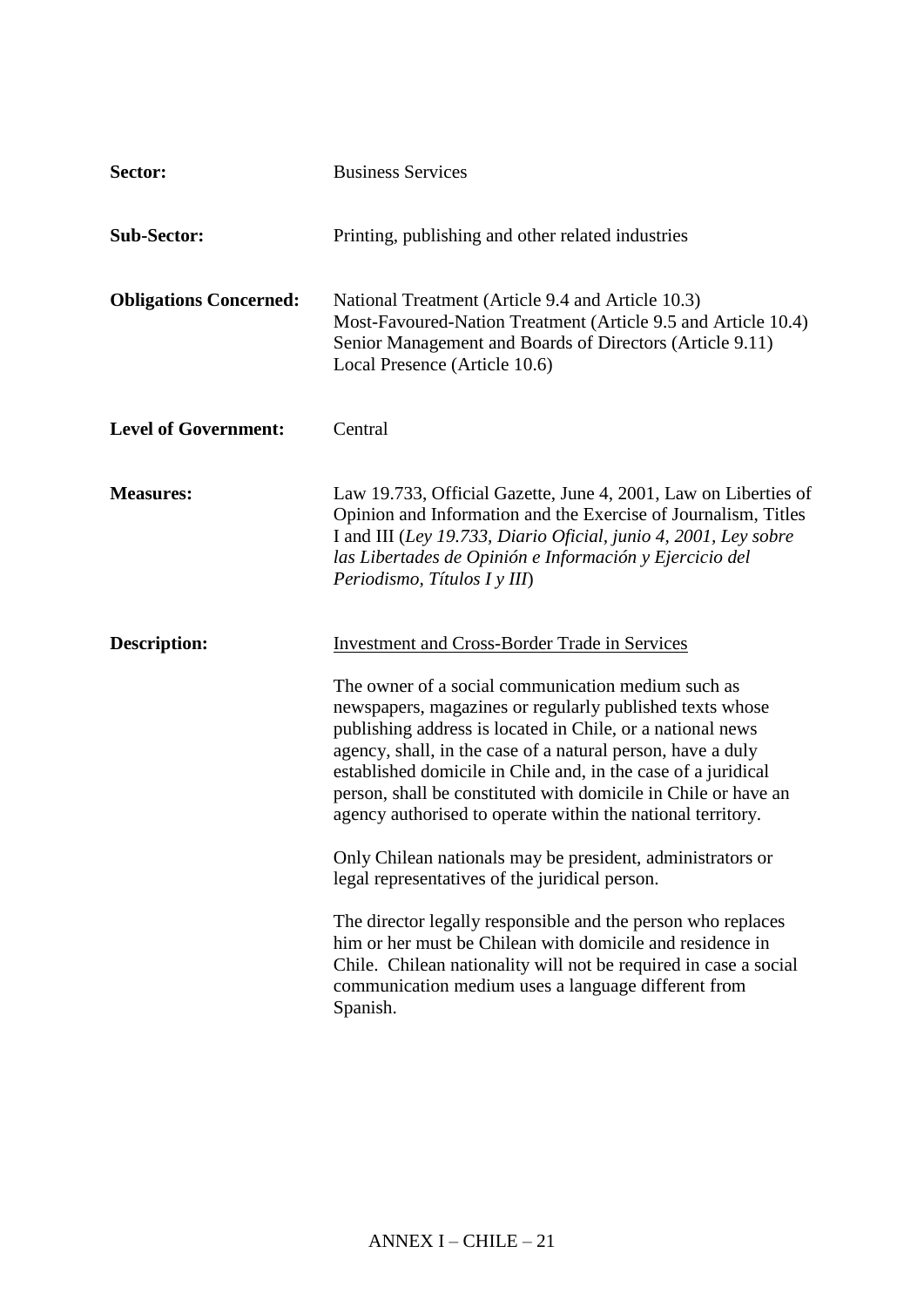| Sector:                       | <b>Professional Services</b>                                                                                                                                                                                                                                                                                                                                                                                                                                                                                                                                                                                                                                                                                                                                                                                                                                                                                                                                                                                                                                                                                                                                                                                                                                                                                                                                                                    |
|-------------------------------|-------------------------------------------------------------------------------------------------------------------------------------------------------------------------------------------------------------------------------------------------------------------------------------------------------------------------------------------------------------------------------------------------------------------------------------------------------------------------------------------------------------------------------------------------------------------------------------------------------------------------------------------------------------------------------------------------------------------------------------------------------------------------------------------------------------------------------------------------------------------------------------------------------------------------------------------------------------------------------------------------------------------------------------------------------------------------------------------------------------------------------------------------------------------------------------------------------------------------------------------------------------------------------------------------------------------------------------------------------------------------------------------------|
| <b>Sub-Sector:</b>            | Accounting, auditing, book-keeping and taxation services                                                                                                                                                                                                                                                                                                                                                                                                                                                                                                                                                                                                                                                                                                                                                                                                                                                                                                                                                                                                                                                                                                                                                                                                                                                                                                                                        |
| <b>Obligations Concerned:</b> | National Treatment (Article 10.3)<br>Local Presence (Article 10.6)                                                                                                                                                                                                                                                                                                                                                                                                                                                                                                                                                                                                                                                                                                                                                                                                                                                                                                                                                                                                                                                                                                                                                                                                                                                                                                                              |
| <b>Level of Government:</b>   | Central                                                                                                                                                                                                                                                                                                                                                                                                                                                                                                                                                                                                                                                                                                                                                                                                                                                                                                                                                                                                                                                                                                                                                                                                                                                                                                                                                                                         |
| <b>Measures:</b>              | Law 18.046, Official Gazette, October 22, 1981, Corporations<br>Law, Title V (Ley 18.046, Diario Oficial, octubre 22, 1981, Ley<br>de Sociedades Anónimas, Título V)<br>Supreme Decree 702 of the Ministry of Finance, Official<br>Gazette, July 6, 2012, Corporations Act (Decreto Supremo 702<br>del Ministerio de Hacienda, Diario Oficial, julio 6, 2012,<br>Reglamento de Sociedades Anónimas)<br>Decree Law 1.097, Official Gazette, July 25, 1975, Titles I, II,<br>III and IV (Decreto Ley 1.097, Diario Oficial, julio 25, 1975,<br>Títulos I, II, III y IV)<br>Decree Law 3.538, Official Gazette, December 23, 1980, Titles<br>I, II, III and IV (Decreto Ley 3.538, Diario Oficial, diciembre<br>23, 1980, Títulos I, II, III y IV)<br>Circular 2.714, October 6, 1992; Circular 1, January 17, 1989;<br>Chapter 19 Updated Collection, Superintendence of Banks and<br>Financial Institutions Norms on External Auditors (Circular<br>2.714, octubre 6,1992; Circular 1, enero 17, 1989; Capítulo 19<br>de la Recopilación Actualizada de Normas de la<br>Superintendencia de Bancos e Instituciones Financieras sobre<br>Auditores Externos)<br>Circular 327, June 29, 1983 and Circular 350, October 21,<br>1983, Superintendence of Securities and Insurance (Circular<br>327, junio 29, 1983 y Circular 350, octubre 21, 1983, de la<br>Superintendencia de Valores y Seguros) |
| <b>Description:</b>           | <b>Cross-Border Trade in Services</b><br>External auditors of financial institutions must be registered in                                                                                                                                                                                                                                                                                                                                                                                                                                                                                                                                                                                                                                                                                                                                                                                                                                                                                                                                                                                                                                                                                                                                                                                                                                                                                      |
|                               | the Registry of External Auditors kept by the Superintendence<br>of Banks and Financial Institutions (Superintendencia de<br>Bancos e Instituciones Financieras) and the Superintendence of<br>Securities and Insurance (Superintendencia de Valores y                                                                                                                                                                                                                                                                                                                                                                                                                                                                                                                                                                                                                                                                                                                                                                                                                                                                                                                                                                                                                                                                                                                                          |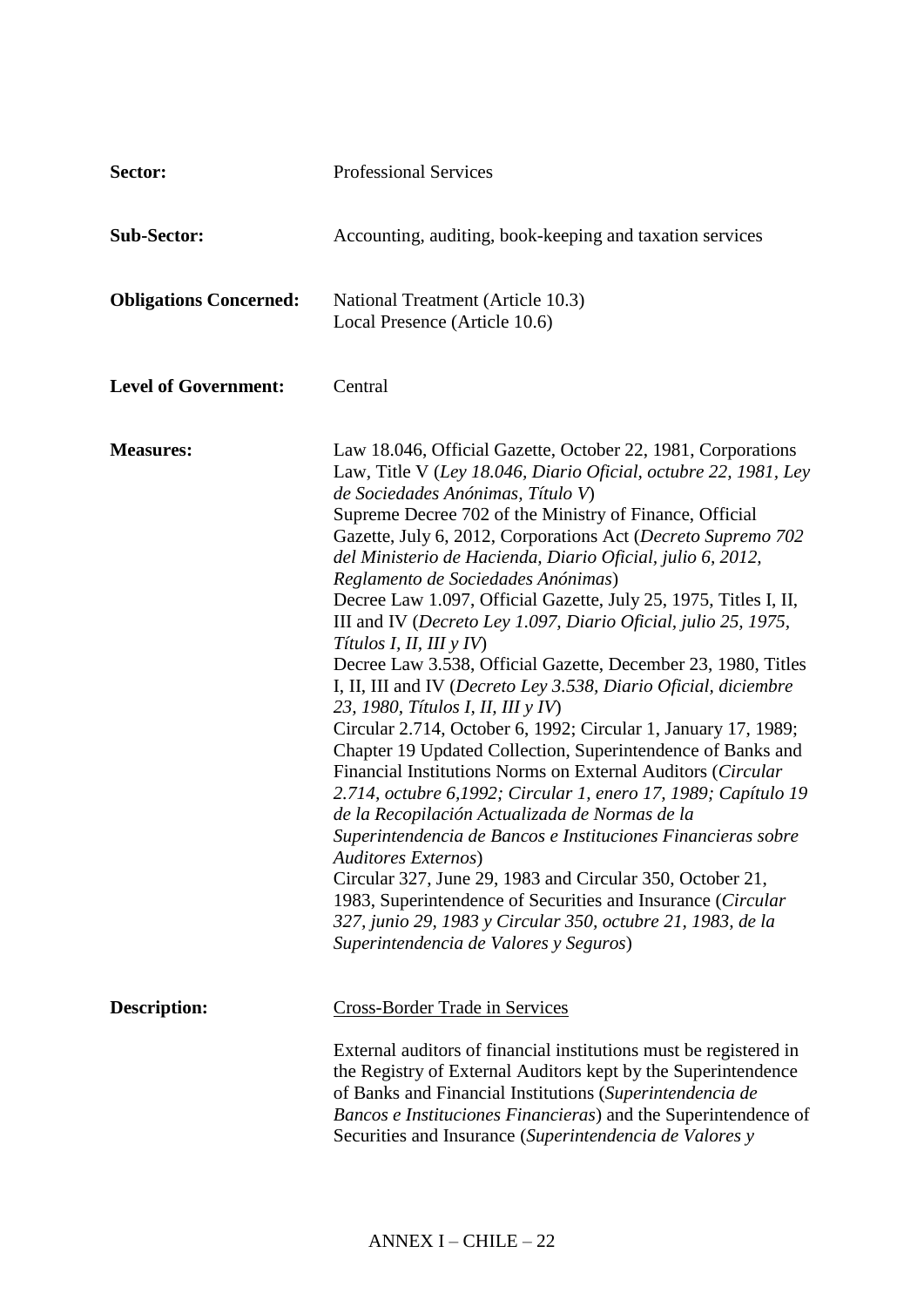*Seguros*). Only Chilean juridical persons legally incorporated as partnerships (*sociedades de personas*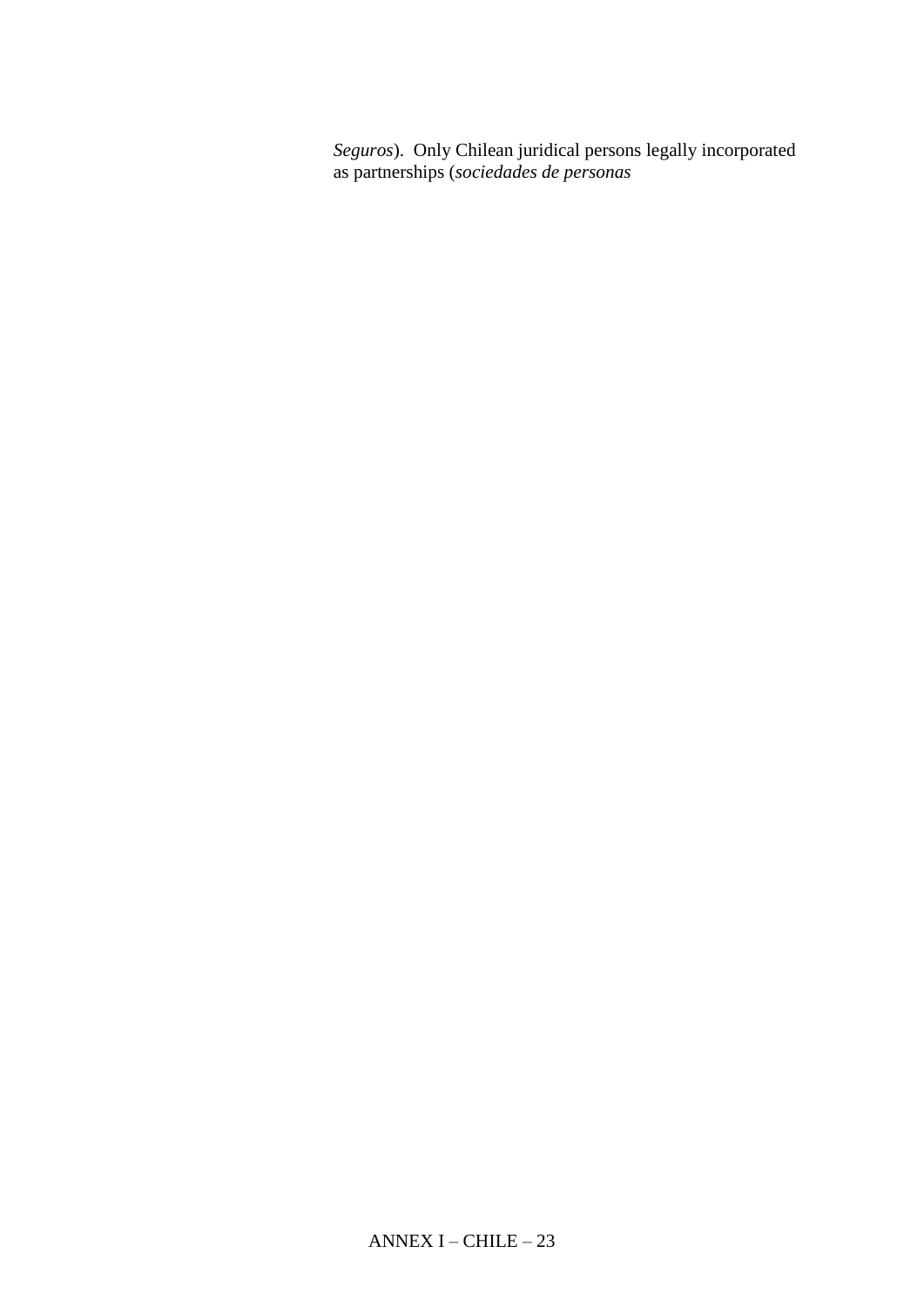| Sector:                       | <b>Professional Services</b>                                                                                                                                                                                                                                                                                                                                                                                                                                                                                                                                                                                                                                                                                                                                                                                                                                                                                                                                                                                                                                                                                                         |
|-------------------------------|--------------------------------------------------------------------------------------------------------------------------------------------------------------------------------------------------------------------------------------------------------------------------------------------------------------------------------------------------------------------------------------------------------------------------------------------------------------------------------------------------------------------------------------------------------------------------------------------------------------------------------------------------------------------------------------------------------------------------------------------------------------------------------------------------------------------------------------------------------------------------------------------------------------------------------------------------------------------------------------------------------------------------------------------------------------------------------------------------------------------------------------|
| <b>Sub-Sector:</b>            | Legal services                                                                                                                                                                                                                                                                                                                                                                                                                                                                                                                                                                                                                                                                                                                                                                                                                                                                                                                                                                                                                                                                                                                       |
| <b>Obligations Concerned:</b> | National Treatment (Article 10.3)<br>Local Presence (Article 10.6)                                                                                                                                                                                                                                                                                                                                                                                                                                                                                                                                                                                                                                                                                                                                                                                                                                                                                                                                                                                                                                                                   |
| <b>Level of Government:</b>   | Central                                                                                                                                                                                                                                                                                                                                                                                                                                                                                                                                                                                                                                                                                                                                                                                                                                                                                                                                                                                                                                                                                                                              |
| <b>Measures:</b>              | Tribunals Organic Code, Title XV, Official Gazette, July 9,<br>1943 (Código Orgánico de Tribunales, Título XV, Diario<br>Oficial, julio 9, 1943)<br>Decree 110 of the Ministry of Justice, Official Gazette, March<br>20, 1979 (Decreto 110 del Ministerio de Justicia, Diario<br><i>Oficial, marzo 20, 1979</i> )<br>Law 18.120, Official Gazette, May 18, 1982 (Ley 18.120,<br>Diario Oficial, mayo 18, 1982)                                                                                                                                                                                                                                                                                                                                                                                                                                                                                                                                                                                                                                                                                                                      |
| <b>Description:</b>           | <b>Cross-Border Trade in Services</b><br>Only Chilean and foreign nationals with residence in Chile, who<br>have completed the totality of their legal studies in the country,<br>shall be authorised to practice as lawyers ( <i>abogados</i> ).<br>Only lawyers (abogados) duly qualified to practise law shall be<br>authorised to plead a case in Chilean courts and to file the first<br>legal action or claim of each party.<br>The following documents, among others, shall be drawn up<br>solely by lawyers (abogados): drafting of articles of<br>incorporation and amendments thereto; mutual termination of<br>obligations or liquidation of corporations; liquidation of<br>community property between spouses (sociedad conyugal);<br>distribution of property; articles of incorporation of juridical<br>persons, associations, water canal members (asociaciones de<br>canalistas), and cooperative associations (cooperativas);<br>agreements governing financial transactions; corporate bond<br>issuance agreements; and sponsoring applications for legal<br>representation made by corporations and foundations. |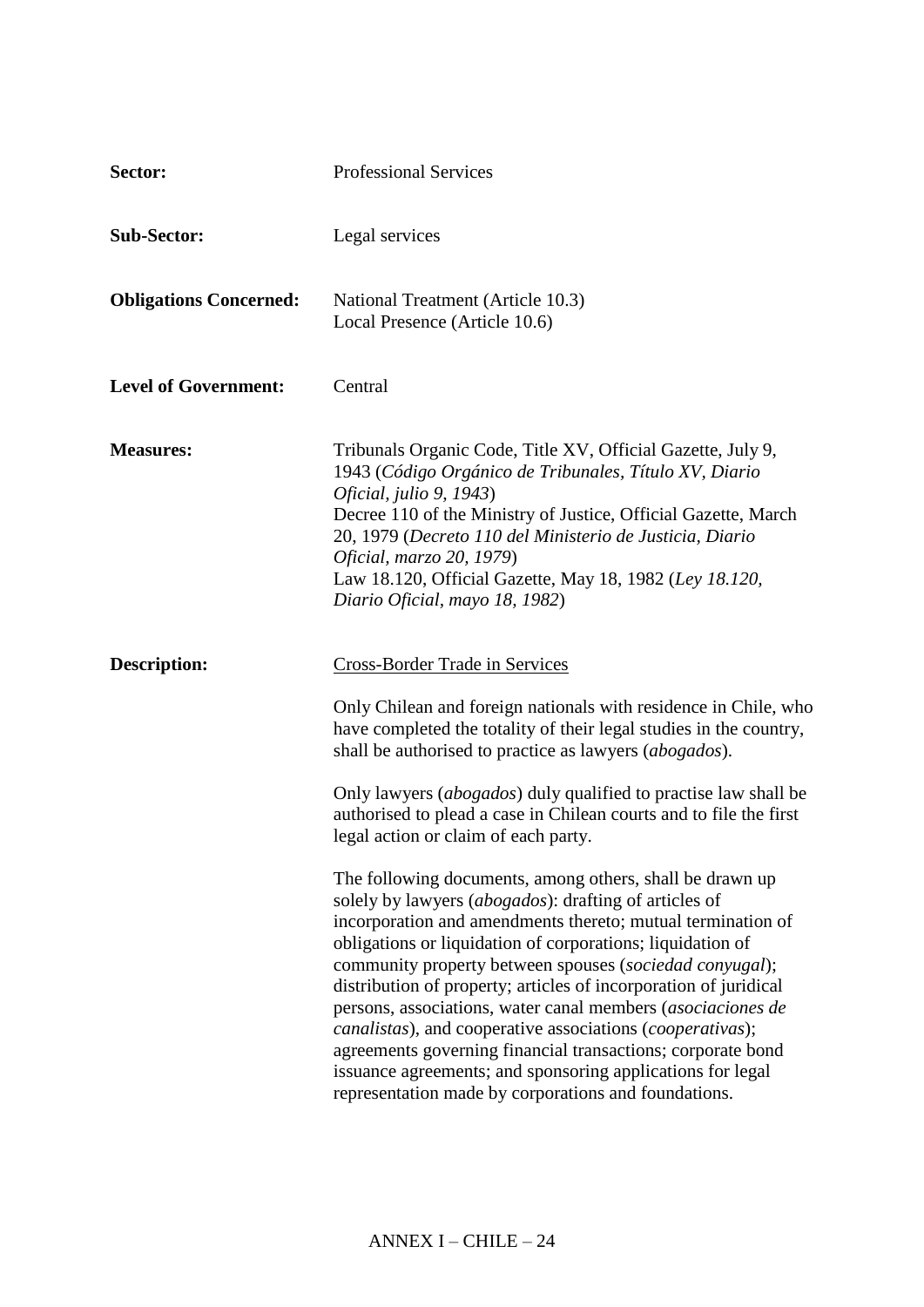None of these measures apply to foreign legal consultants who practise or advise on international law or on the law of another Party.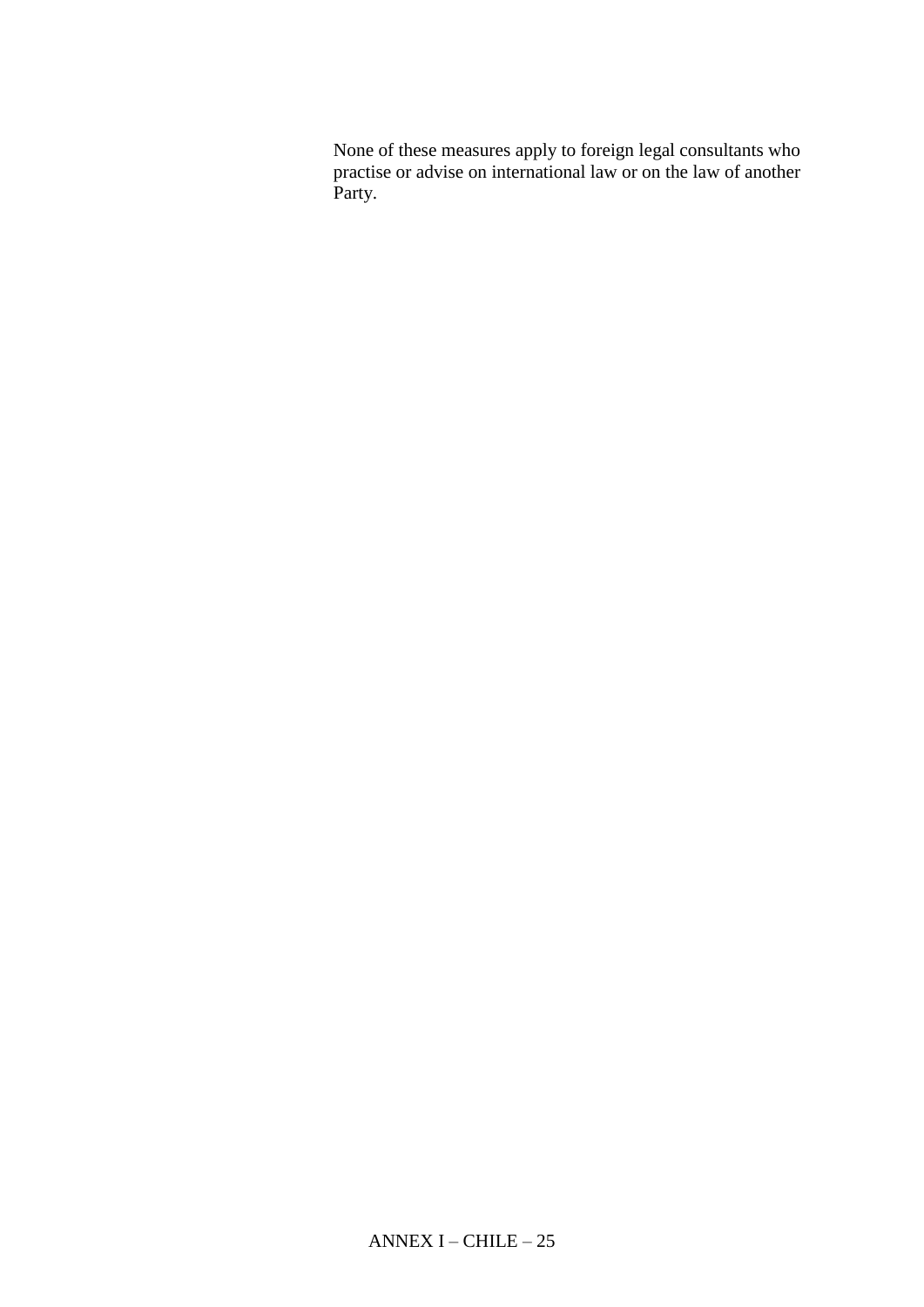| Sector:                       | Professional, Technical and Specialised Services                                                                                                                                                                                                                                                                                                                                                                                                                                                                                                                                                                                                                                                                                                                                                                                                              |
|-------------------------------|---------------------------------------------------------------------------------------------------------------------------------------------------------------------------------------------------------------------------------------------------------------------------------------------------------------------------------------------------------------------------------------------------------------------------------------------------------------------------------------------------------------------------------------------------------------------------------------------------------------------------------------------------------------------------------------------------------------------------------------------------------------------------------------------------------------------------------------------------------------|
| <b>Sub-Sector:</b>            | Auxiliary services in the administration of justice                                                                                                                                                                                                                                                                                                                                                                                                                                                                                                                                                                                                                                                                                                                                                                                                           |
| <b>Obligations Concerned:</b> | National Treatment (Article 10.3)<br>Local Presence (Article 10.6)                                                                                                                                                                                                                                                                                                                                                                                                                                                                                                                                                                                                                                                                                                                                                                                            |
| <b>Level of Government:</b>   | Central                                                                                                                                                                                                                                                                                                                                                                                                                                                                                                                                                                                                                                                                                                                                                                                                                                                       |
| <b>Measures:</b>              | Tribunals Organic Code, Titles XI and XII, Official Gazette,<br>July 9, 1943, (Código Orgánico de Tribunales, Títulos XI y XII,<br>Diario Oficial, julio 9, 1943)<br>Real State Custodian Registry Act, Titles I, II and III, Official<br>Gazette, June 24, 1857 (Reglamento del Registro Conservador<br>de Bienes Raíces, Títulos I, II y III, Diario Oficial, junio 24,<br>1857)<br>Law 18.118, Official Gazette, May 22, 1982, Title I (Ley<br>18.118, Diario Oficial, mayo 22, 1982, Título I)<br>Decree 197 of the Ministry of Economic Affairs, Development<br>and Reconstruction, Official Gazette, August 8, 1985 (Decreto<br>197 del Ministerio de Economía, Fomento y Reconstrucción,<br>Diario Oficial, agosto 8, 1985)<br>Law 18.175, Official Gazette, October 28, 1982, Title III (Ley<br>18.175, Diario Oficial, octubre 28, 1982, Título III) |
| <b>Description:</b>           | Cross-Border Trade in Services<br>Justice ancillaries (auxiliares de la administración de justicia)<br>must have their residence in the same city or place where the<br>court house for which they render services is domiciled.<br>Public defenders ( <i>defensores públicos</i> ), public notaries<br>(notarios públicos), and custodians (conservadores) shall be<br>Chilean natural persons and fulfil the same requirements needed<br>to become a judge.<br>Archivists (archiveros), public defenders (defensores públicos)<br>and arbitrators at law (árbitros de derecho) must be lawyers<br>(abogados) and, therefore, must be Chilean or foreign nationals<br>with residence in Chile who have completed the totality of their<br>legal studies in the country. Another Party's lawyers may assist                                                   |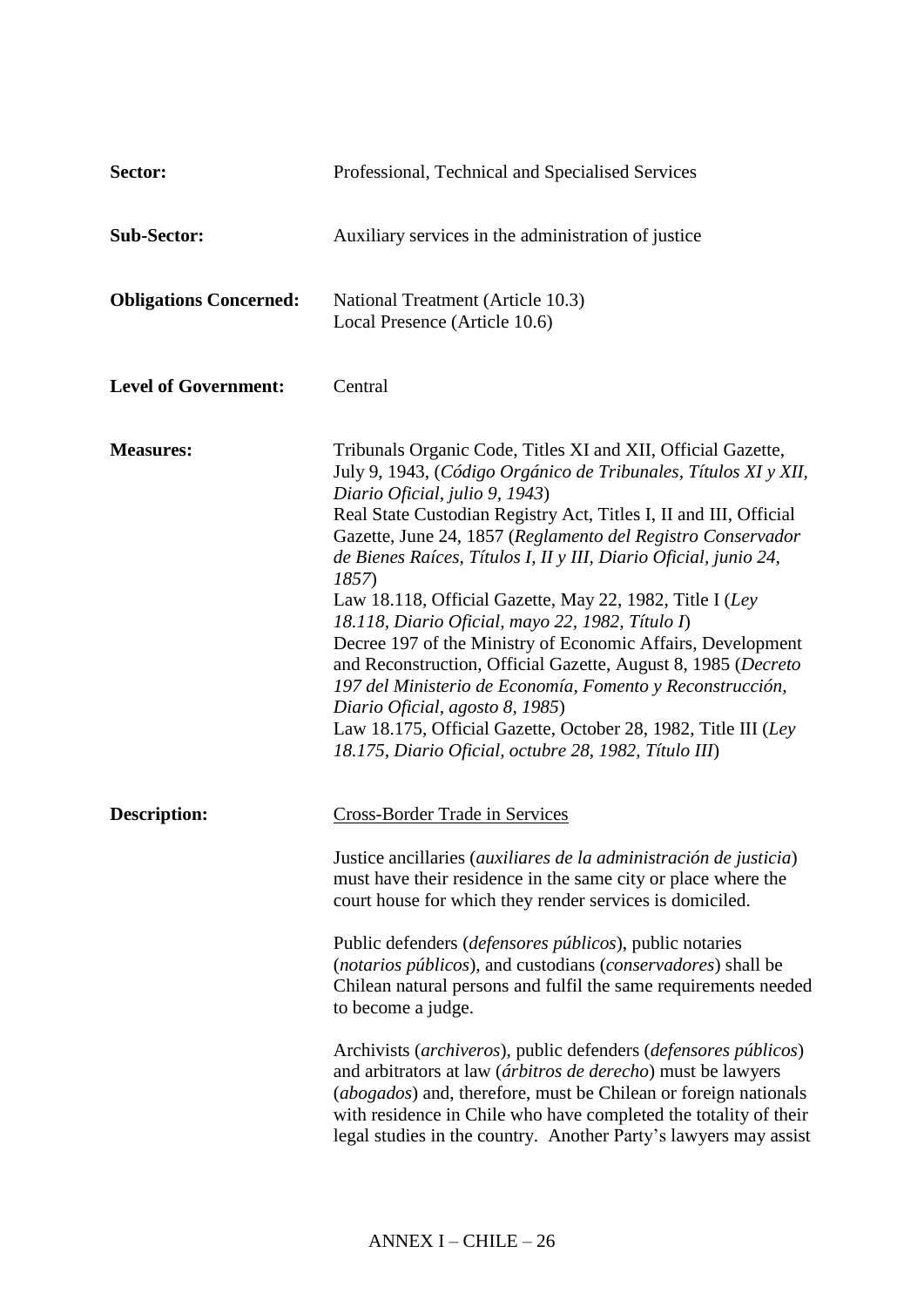in arbitration when dealing with the law of another Party and international law and the private parties request it.

Only Chilean natural persons with the right to vote, and foreign natural persons with permanent residence and the right to vote, can act as process servers (*receptores judiciales*) and superior court attorneys (*procuradores del número*).

Only Chilean natural persons, foreign natural persons with permanent residence in Chile or Chilean juridical persons may be auctioneers (*martilleros públicos*).

Receivers in bankruptcy (*síndicos de quiebra*) must have a professional or technical degree granted by a university or a professional or technical institute recognised by Chile. Receivers in bankruptcy must have at least three years of experience in the commercial, economic or juridical field.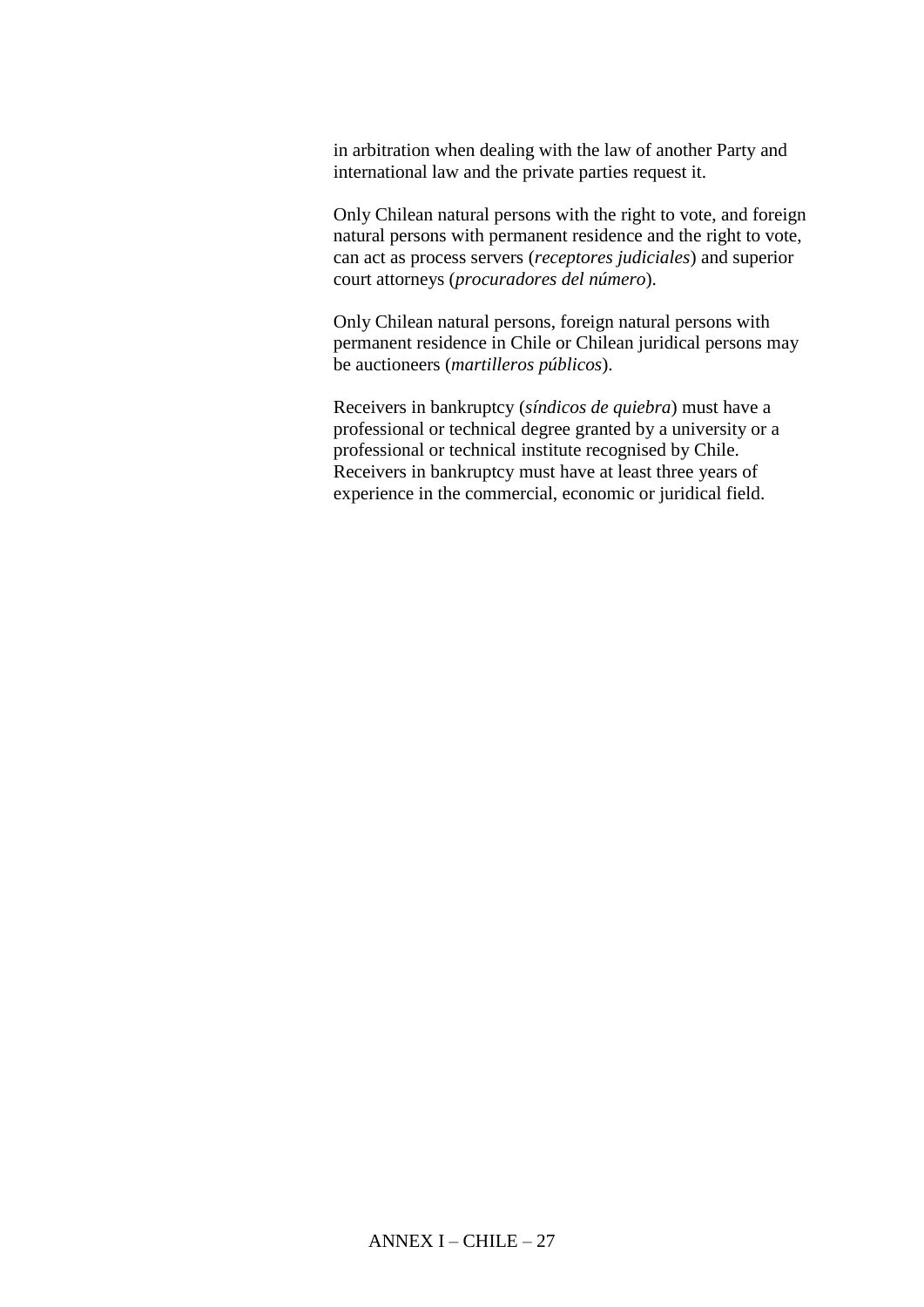| Sector:                       | <b>Transportation</b>                                                                                                                                                                                                                                                                                                                                                                                                                                                                                                                                                                                                                                                                                                                                                                                                                                                                                                                                                                                                                                                                                                                                                                                                                                                                                                                                                                                                                                                                                                                                                                                                                                                                                              |
|-------------------------------|--------------------------------------------------------------------------------------------------------------------------------------------------------------------------------------------------------------------------------------------------------------------------------------------------------------------------------------------------------------------------------------------------------------------------------------------------------------------------------------------------------------------------------------------------------------------------------------------------------------------------------------------------------------------------------------------------------------------------------------------------------------------------------------------------------------------------------------------------------------------------------------------------------------------------------------------------------------------------------------------------------------------------------------------------------------------------------------------------------------------------------------------------------------------------------------------------------------------------------------------------------------------------------------------------------------------------------------------------------------------------------------------------------------------------------------------------------------------------------------------------------------------------------------------------------------------------------------------------------------------------------------------------------------------------------------------------------------------|
| <b>Sub-Sector:</b>            | Air transportation                                                                                                                                                                                                                                                                                                                                                                                                                                                                                                                                                                                                                                                                                                                                                                                                                                                                                                                                                                                                                                                                                                                                                                                                                                                                                                                                                                                                                                                                                                                                                                                                                                                                                                 |
| <b>Obligations Concerned:</b> | National Treatment (Article 9.4 and Article 10.3)<br>Most-Favoured-Nation Treatment (Article 9.5 and Article 10.4)<br>Senior Management and Boards of Directors (Article 9.11)<br>Local Presence (Article 10.6)                                                                                                                                                                                                                                                                                                                                                                                                                                                                                                                                                                                                                                                                                                                                                                                                                                                                                                                                                                                                                                                                                                                                                                                                                                                                                                                                                                                                                                                                                                    |
| <b>Level of Government:</b>   | Central                                                                                                                                                                                                                                                                                                                                                                                                                                                                                                                                                                                                                                                                                                                                                                                                                                                                                                                                                                                                                                                                                                                                                                                                                                                                                                                                                                                                                                                                                                                                                                                                                                                                                                            |
| <b>Measures:</b>              | Law 18.916, Official Gazette, February 8, 1990, Code of<br>Aeronautics, Preliminary Title and Titles II and III (Ley 18.916,<br>Diario Oficial, febrero 8, 1990, Código Aeronáutico, Título<br>Preliminar y Títulos II y III)<br>Decree Law 2.564, Official Gazette, June 22, 1979,<br>Commercial Aviation Norms (Decreto Ley 2.564, Diario<br>Oficial, junio 22, 1979, Normas sobre Aviación Comercial)<br>Supreme Decree 624 of the Ministry of National Defence,<br>Official Gazette, January 5, 1995 (Decreto Supremo 624 del<br>Ministerio de Defensa Nacional, Diario Oficial, enero 5, 1995)<br>Law 16.752, Official Gazette, February 17, 1968, Title II (Ley<br>16.752, Diario Oficial, febrero 17, 1968, Título II)<br>Decree 34 of the Ministry of National Defence, Official<br>Gazette, February 10, 1968 (Decreto 34 del Ministerio de<br>Defensa Nacional, Diario Oficial, febrero 10, 1968)<br>Supreme Decree 102 of the Ministry of Transport and<br>Telecommunications, Official Gazette, June 17, 1981 (Decreto<br>Supremo 102 del Ministerio de Transportes y<br>Telecomunicaciones, Diario Oficial, junio 17, 1981)<br>Supreme Decree 172 of the Ministry of National Defence,<br>Official Gazette, March 5, 1974 (Decreto Supremo 172 del<br>Ministerio de Defensa Nacional, Diario Oficial, marzo 5, 1974)<br>Supreme Decree 37 of the Ministry of National Defence,<br>Official Gazette, December 10, 1991 (Decreto Supremo 37 del<br>Ministerio de Defensa Nacional, Diario Oficial, diciembre 10,<br>1991)<br>Decree 222 of the Ministry of National Defence, Official<br>Gazette, October 05, 2005 (Decreto 222 del Ministerio de<br>Defensa Nacional, Diario Oficial, octubre 5, 2005) |
| <b>Description:</b>           | <b>Investment and Cross-Border Trade in Services</b><br>Only a Chilean natural or juridical person may register an<br>aircraft in Chile. Such juridical person must be constituted in<br>Chile with principal domicile and real and effective seat in<br>Chile. In addition, a majority of its ownership must be held by                                                                                                                                                                                                                                                                                                                                                                                                                                                                                                                                                                                                                                                                                                                                                                                                                                                                                                                                                                                                                                                                                                                                                                                                                                                                                                                                                                                           |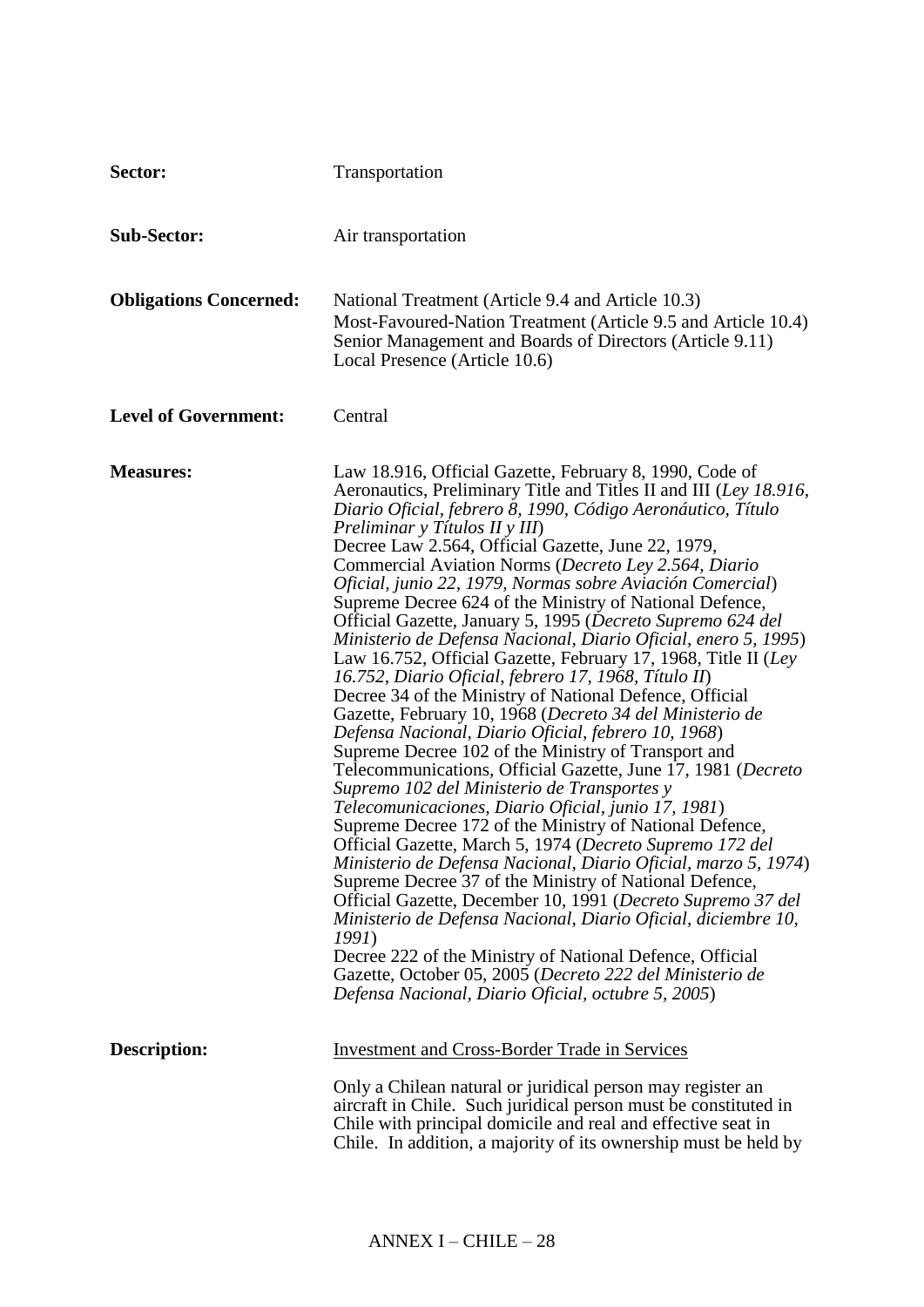Chilean natural or juridical persons, which in turn must comply with the aforementioned requisites. The aviation authority may allow the registration of aircrafts owned by foreign natural or juridical persons, provided they are employed in Chile or exercise a permanent professional activity or industry in Chile.

The president, manager, majority of directors and administrators of the juridical person must be Chilean natural persons.

A foreign registered private aircraft engaged in non-commercial activities may not remain in Chile more than 30 days from its date of entry into Chile, unless authorised by the General Directorate for Civil Aeronautics (*Dirección General de Aeronáutica Civil*). For greater certainty, this measure shall not apply to specialty air services as defined in Article 9.1 (Definitions), except for glider towing and parachute jumping.

Foreign aviation personnel that do not hold a licence granted by Chilean civil aviation authorities, shall be allowed to work in that capacity in Chile, provided that Chilean civil aviation authorities validate the licence or authorisation granted by a foreign country. In the absence of an international agreement regulating such validation, the licence or authorisation shall be granted under conditions of reciprocity. In that case, proof shall be submitted showing that the licences or authorisations were issued or validated by the pertinent authorities in the country where the aircraft is registered, that the documents are in force, and that the requirements for issuing or validating such licences and authorisations meet or exceed the standards required in Chile for analogous cases.

Air services may be supplied by Chilean or foreign companies subject to the condition that foreigners grant similar rights to Chilean aviation companies when so requested. The Civil Aviation Board (*Junta de Aeronáutica Civil*), by means of a substantiated resolution (*resolución fundada*), may terminate, suspend or limit any class of commercial aviation services carried out solely in Chilean territory by foreign companies or aircraft, if in their country of origin the right to equal treatment for Chilean companies and aircraft is denied.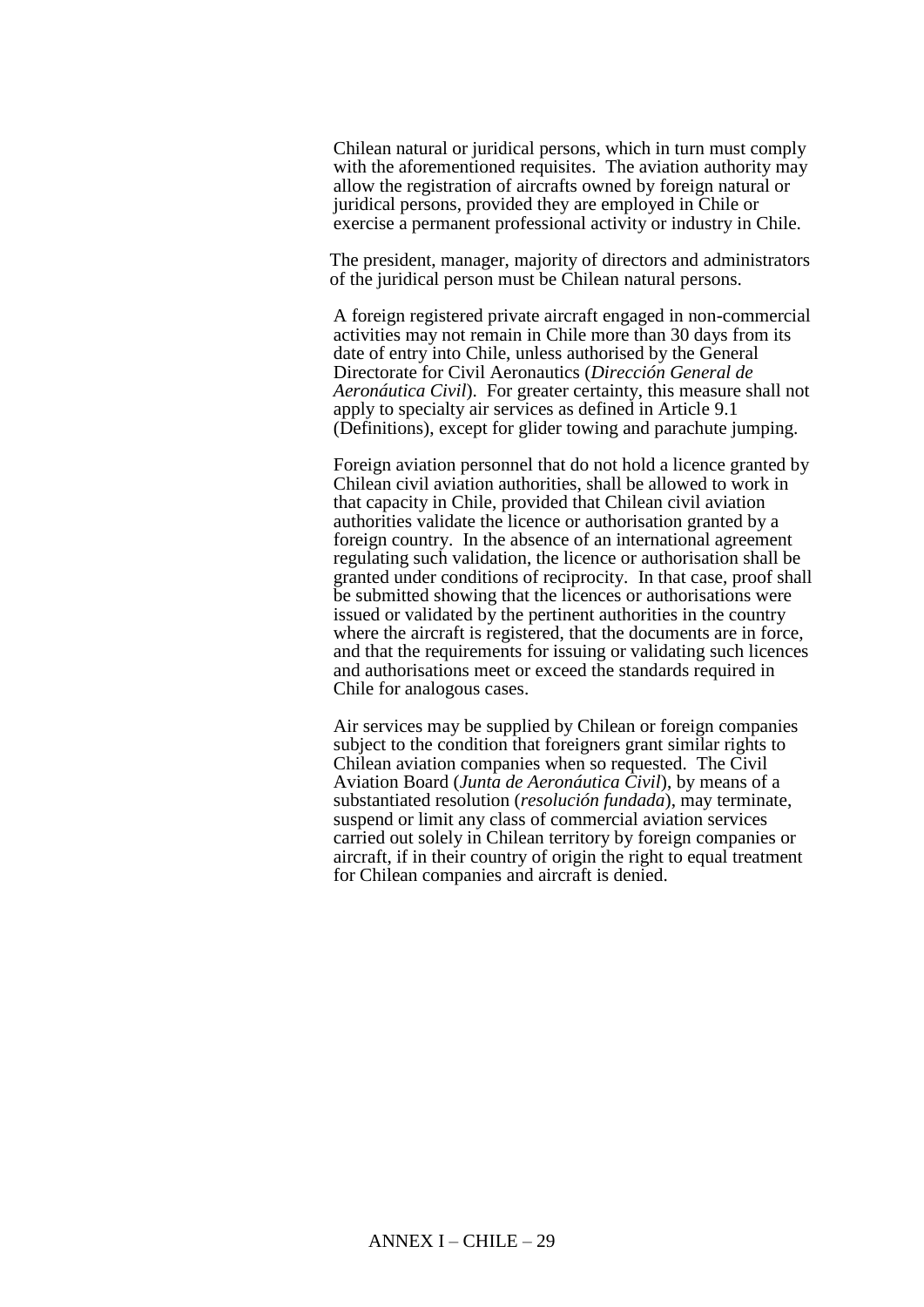| Sector:                       | Transportation                                                                                                                                                                                                                                                                                                                                                                                                                                                                                                                                            |
|-------------------------------|-----------------------------------------------------------------------------------------------------------------------------------------------------------------------------------------------------------------------------------------------------------------------------------------------------------------------------------------------------------------------------------------------------------------------------------------------------------------------------------------------------------------------------------------------------------|
| <b>Sub-Sector:</b>            | Water transport services and shipping                                                                                                                                                                                                                                                                                                                                                                                                                                                                                                                     |
| <b>Obligations Concerned:</b> | National Treatment (Article 9.4 and Article 10.3)<br>Most-Favoured-Nation Treatment (Article 9.5 and Article 10.4)                                                                                                                                                                                                                                                                                                                                                                                                                                        |
| <b>Level of Government:</b>   | Central                                                                                                                                                                                                                                                                                                                                                                                                                                                                                                                                                   |
| <b>Measures:</b>              | Decree Law 3.059, Official Gazette, December 22, 1979,<br>Merchant Fleet Promotion Law, Titles I and II (Decreto Ley<br>3.059, Diario Oficial, 22 de diciembre de 1979, Ley de Fomento<br>a la Marina Mercante, Títulos I y II)<br>Supreme Decree 237, Official Gazette, July 25, 2001, Act of<br>Decree Law 3.059, Titles I and II (Decreto Supremo 237,<br>Diario Oficial, julio 25, 2001, Reglamento del Decreto Ley<br>3.059, Títulos I y II)<br>Code of Commerce, Book III, Titles I, IV and V (Código de<br>Comercio, Libro III, Títulos I, IV y V) |
| <b>Description:</b>           | <b>Investment and Cross-Border Trade in Services</b>                                                                                                                                                                                                                                                                                                                                                                                                                                                                                                      |
|                               | Cabotage shall be reserved for Chilean vessels. Cabotage shall<br>include the ocean, river or lake shipping of passengers and<br>cargo between different points of the national territory and<br>between such points and naval artefacts installed in territorial<br>waters or in the exclusive economic zone.                                                                                                                                                                                                                                            |
|                               | Foreign merchant vessels may be able to participate in cabotage<br>when cargo volumes exceed 900 tons, following a public tender<br>called by the user with due anticipation. When the cargo<br>volumes involved are equal to or less than 900 tons, and no<br>vessels flying the Chilean flag are available, the Maritime<br>Authority may authorise embarking such cargo on foreign<br>merchant vessels.                                                                                                                                                |
|                               | International maritime transport of cargo to or from Chile is<br>subject to the principle of reciprocity.                                                                                                                                                                                                                                                                                                                                                                                                                                                 |
|                               | In the event that Chile should adopt, for reasons of reciprocity,<br>a cargo reservation measure applicable to international cargo<br>transportation between Chile and a non-                                                                                                                                                                                                                                                                                                                                                                             |
|                               |                                                                                                                                                                                                                                                                                                                                                                                                                                                                                                                                                           |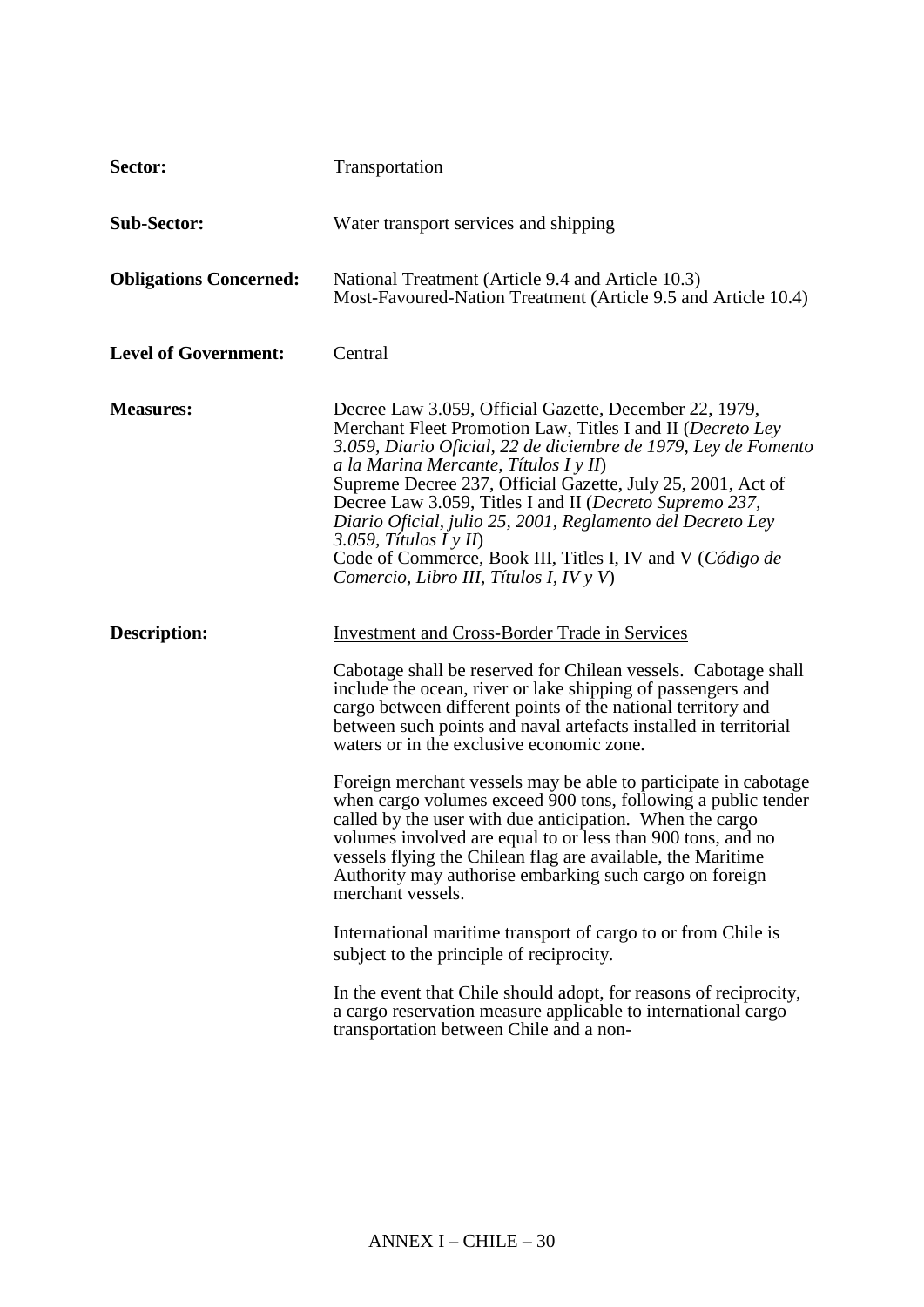| Sector:                       | Transportation                                                                                                                                                                                                                                                                                                                                                                                                                                                                                                                                                                                         |
|-------------------------------|--------------------------------------------------------------------------------------------------------------------------------------------------------------------------------------------------------------------------------------------------------------------------------------------------------------------------------------------------------------------------------------------------------------------------------------------------------------------------------------------------------------------------------------------------------------------------------------------------------|
| <b>Sub-Sector:</b>            | Water transport services and shipping                                                                                                                                                                                                                                                                                                                                                                                                                                                                                                                                                                  |
| <b>Obligations Concerned:</b> | National Treatment (Article 9.4 and Article 10.3)<br>Most-Favoured-Nation Treatment (Article 9.5 and Article 10.4)<br>Senior Management and Boards of Directors (Article 9.11)<br>Local Presence (Article 10.6)                                                                                                                                                                                                                                                                                                                                                                                        |
| <b>Level of Government:</b>   | Central                                                                                                                                                                                                                                                                                                                                                                                                                                                                                                                                                                                                |
| <b>Measures:</b>              | Decree Law 2.222, Official Gazette, May 31, 1978, Navigation<br>Law, Titles I, II, III, IV and V (Decreto Ley 2.222, Diario<br>Oficial, mayo 31, 1978, Ley de Navegación, Títulos I, II, III, IV<br>yV<br>Code of Commerce, Book III, Titles I, IV and V (Código de<br>Comercio, Libro III, Títulos I, IV y V)                                                                                                                                                                                                                                                                                         |
| <b>Description:</b>           | <b>Investment and Cross-Border Trade in Services</b>                                                                                                                                                                                                                                                                                                                                                                                                                                                                                                                                                   |
|                               | Only a Chilean natural or juridical person may register a vessel<br>in Chile. Such juridical person must be constituted with<br>principal domicile and real and effective seat in Chile. In<br>addition, more than 50 per cent of its capital must be held by<br>Chilean natural or juridical persons. For these purposes, a<br>juridical person with ownership participation in another<br>juridical person that owns a vessel has to comply with all the<br>aforementioned requisites. The president, manager and<br>majority of the directors or administrators must be Chilean<br>natural persons. |
|                               | A joint ownership ( <i>comunidad</i> ) may register a vessel if (1) the<br>majority of the joint ownership is Chilean with domicile and<br>residency in Chile; (2) the administrators are Chileans; and (3)<br>the majority of the rights of the joint ownership belong to a<br>Chilean natural or juridical person. For these purposes, a<br>juridical person with ownership participation in a joint<br>ownership ( <i>comunidad</i> ) that owns a vessel has to comply with<br>all the aforementioned requisites to be considered Chilean.                                                          |
|                               | Special vessels owned by foreign natural or juridical persons<br>may be registered in Chile                                                                                                                                                                                                                                                                                                                                                                                                                                                                                                            |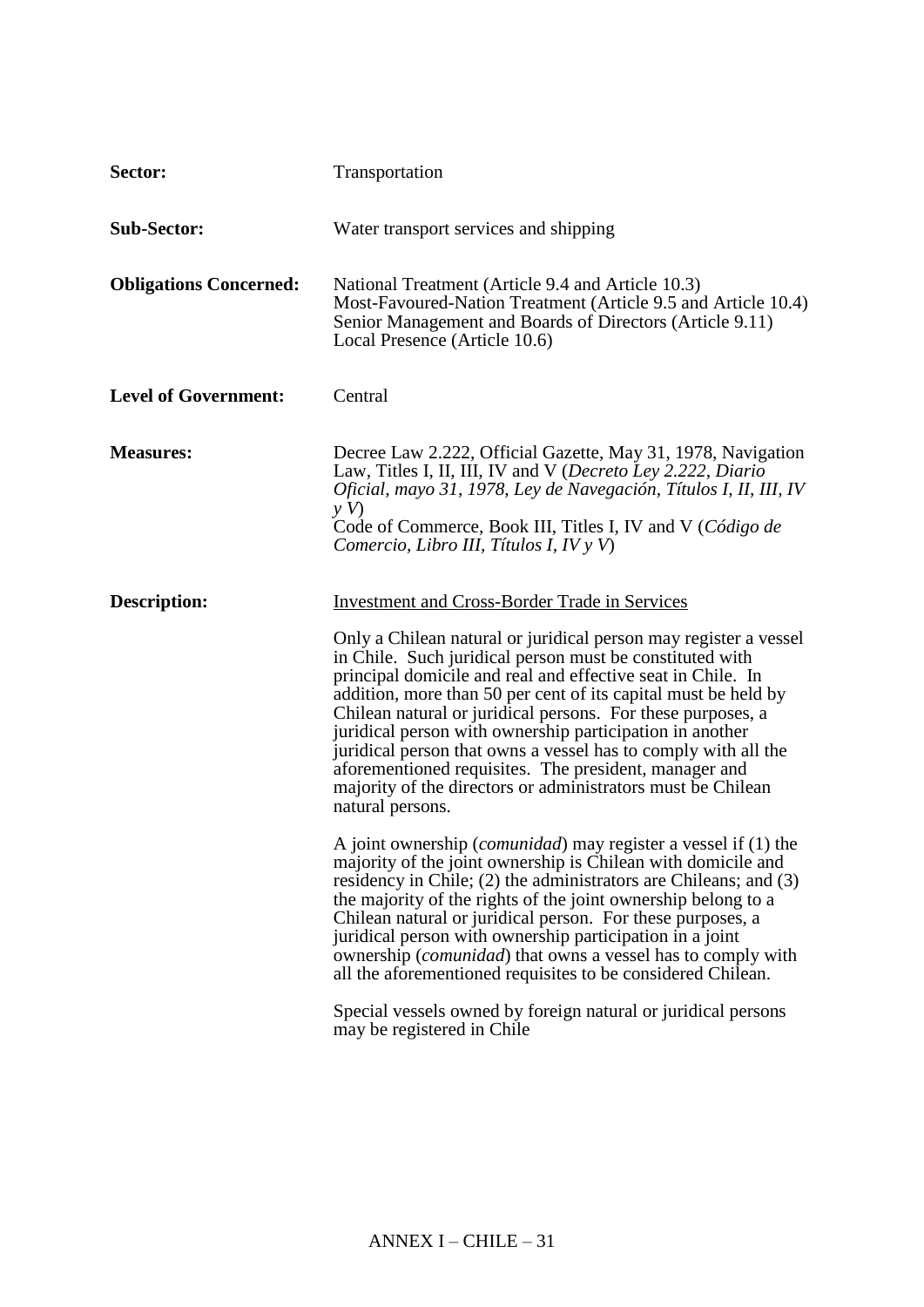perform, such as tugboats, dredgers, scientific or recreational vessels, among others. For the purposes of this paragraph, a special vessel does not include a fishing vessel.

The maritime authority may provide better treatment based on the principle of reciprocity.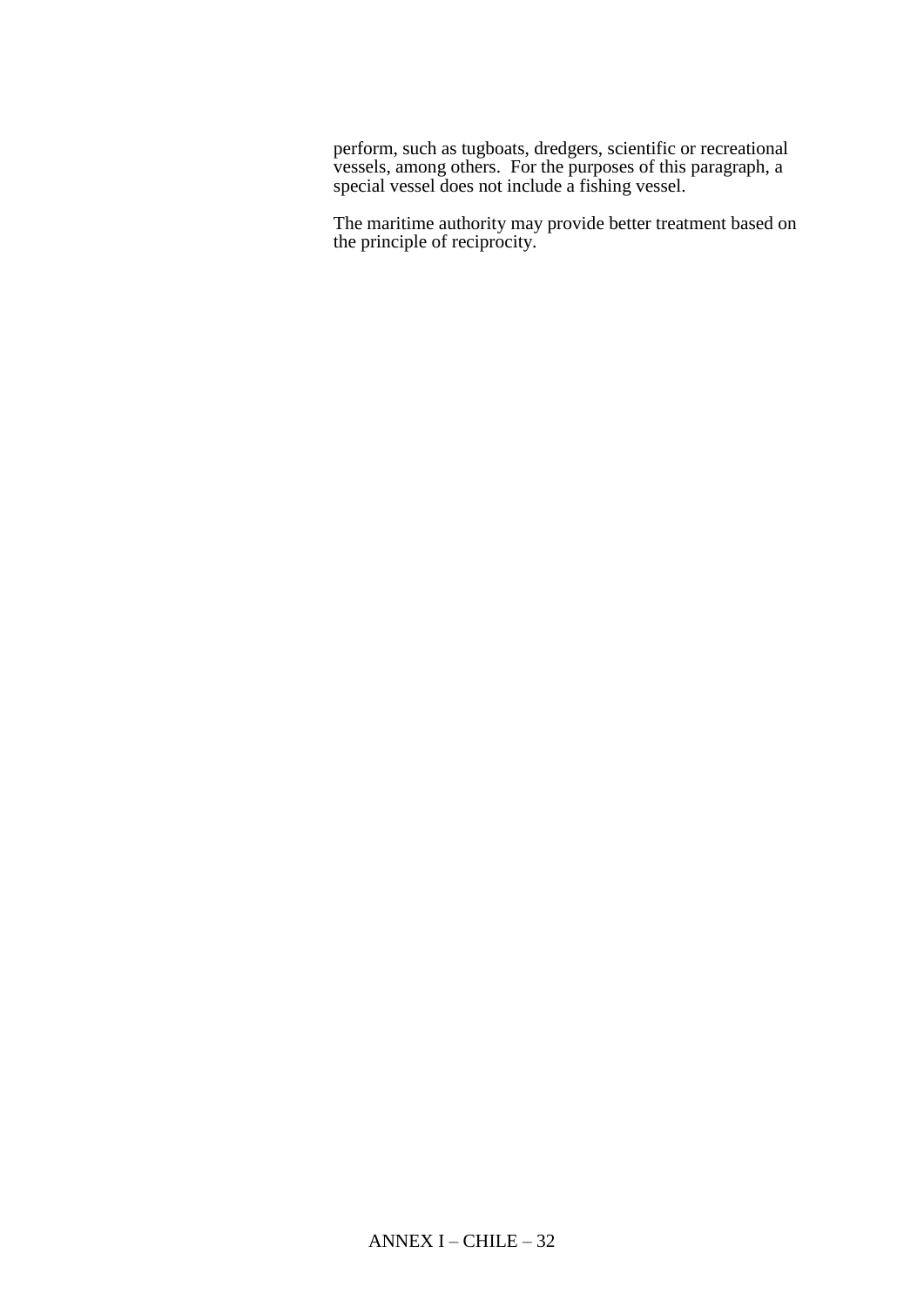| Sector:                       | Transportation                                                                                                                                                                                                                                                                                                                                                                                                                                                                                                                                                                                                                                                                                                      |
|-------------------------------|---------------------------------------------------------------------------------------------------------------------------------------------------------------------------------------------------------------------------------------------------------------------------------------------------------------------------------------------------------------------------------------------------------------------------------------------------------------------------------------------------------------------------------------------------------------------------------------------------------------------------------------------------------------------------------------------------------------------|
| <b>Sub-Sector:</b>            | Water transport services and shipping                                                                                                                                                                                                                                                                                                                                                                                                                                                                                                                                                                                                                                                                               |
| <b>Obligations Concerned:</b> | National Treatment (Article 10.3)<br>Most-Favoured-Nation Treatment (Article 10.4)<br>Local Presence (Article 10.6)                                                                                                                                                                                                                                                                                                                                                                                                                                                                                                                                                                                                 |
| <b>Level of Government:</b>   | Central                                                                                                                                                                                                                                                                                                                                                                                                                                                                                                                                                                                                                                                                                                             |
| <b>Measures:</b>              | Decree Law 2.222, Official Gazette, May 31, 1978, Navigation<br>Law, Titles I, II, III, IV and V (Decreto Ley 2.222, Diario<br>Oficial, 31 mayo de 1978, Ley de Navegación, Títulos I, II, III,<br>I V y V<br>Supreme Decree 153, Official Gazette, March 11, 1966,<br>Approves the Sea People, Fluvial and Lacustrine Personnel<br>Registration General Act (Decreto Supremo 153, Diario<br>Oficial, 11 marzo de 1966, Aprueba el Reglamento General de<br>Matrícula del Personal de Gente de Mar, Fluvial y Lacustre)<br>Code of Commerce, Book III, Titles I, IV and V (Código de<br>Comercio, Libro III, Títulos I, IV y V)                                                                                     |
| <b>Description:</b>           | <b>Cross-Border Trade in Services</b>                                                                                                                                                                                                                                                                                                                                                                                                                                                                                                                                                                                                                                                                               |
|                               | Foreign vessels shall be required to use pilotage, anchoring and<br>harbour pilotage services when the maritime authorities so<br>require. In tugging activities or other manoeuvres performed in<br>Chilean ports, only tugboats flying the Chilean flag shall be<br>used.                                                                                                                                                                                                                                                                                                                                                                                                                                         |
|                               | Captains shall be required to be Chilean nationals and to be<br>acknowledged as such by the pertinent authorities. Officers on<br>Chilean vessels must be Chilean natural persons registered in<br>the Officers' Registry (Registro de oficiales). Crewmembers of<br>a Chilean vessel must be Chilean, have the permit granted by<br>the Maritime Authority (Autoridad Marítima) and be registered<br>in the respective Registry. Professional titles and licences<br>granted by a foreign country may be considered valid for the<br>discharge of officers' duties on Chilean vessels pursuant to a<br>substantiated resolution ( <i>resolución fundada</i> ) issued by the<br>Director of the Maritime Authority. |
|                               | Ship captains ( <i>patrón de nave</i> ) shall be Chilean nationals. A<br>ship captain is a natural person who, pursuant to the<br>corresponding title awarded by the Director of the Maritime<br>Authority, is empowered to exercise command on smaller<br>vessels and on certain special larger vessels.                                                                                                                                                                                                                                                                                                                                                                                                           |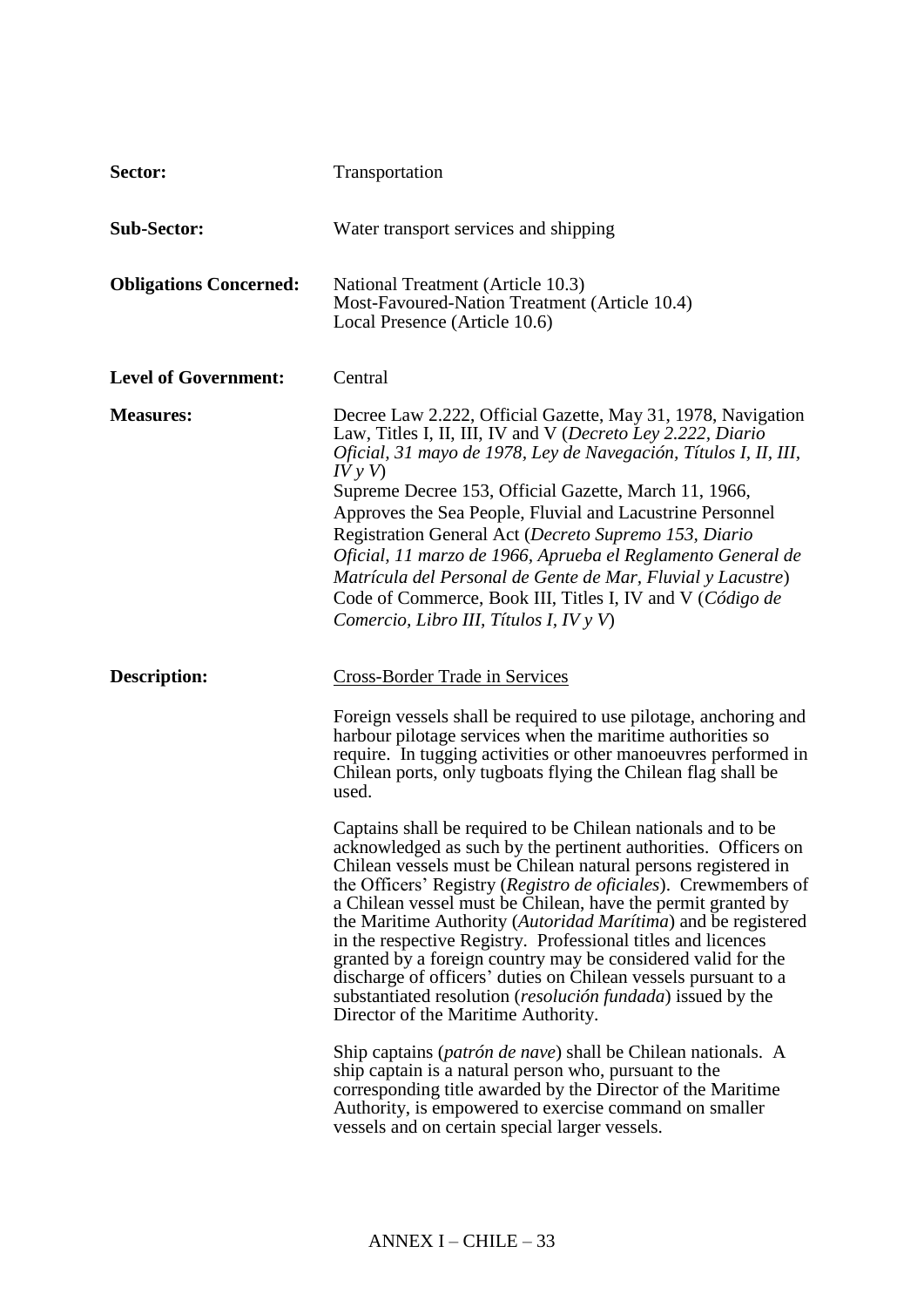Fishing boat captains (*patrones de pesca*), machinists (*mecánicos-motoristas*), machine operators (*motoristas*), seafaring fishermen (*marineros pescadores*), small-scale fishermen (*pescadores*), industrial or maritime trade technical employees or workers, and industrial and general ship service crews on fishing factories or fishing boats shall be required to be Chilean nationals. Foreigners with domicile in Chile shall also be authorised to perform those activities when so requested by ship operators (*armadores*) for being indispensable to initiate those activities.

In order to fly the Chilean flag, the ship captain (*patrón de nave*), officers and crew must be Chilean nationals. Nevertheless, if indispensable, the General Directorate for the Maritime Territory and Merchant Fleet (*Dirección General del Territorio Marítimo y de Marina Mercante*), on the basis of a substantiated resolution (*resolución fundada*) and on a temporary basis, may authorise the hiring of foreign personnel, with the exception of the captain, who must always be a Chilean national.

Only Chilean natural or juridical persons shall be authorised to act in Chile as multimodal operators.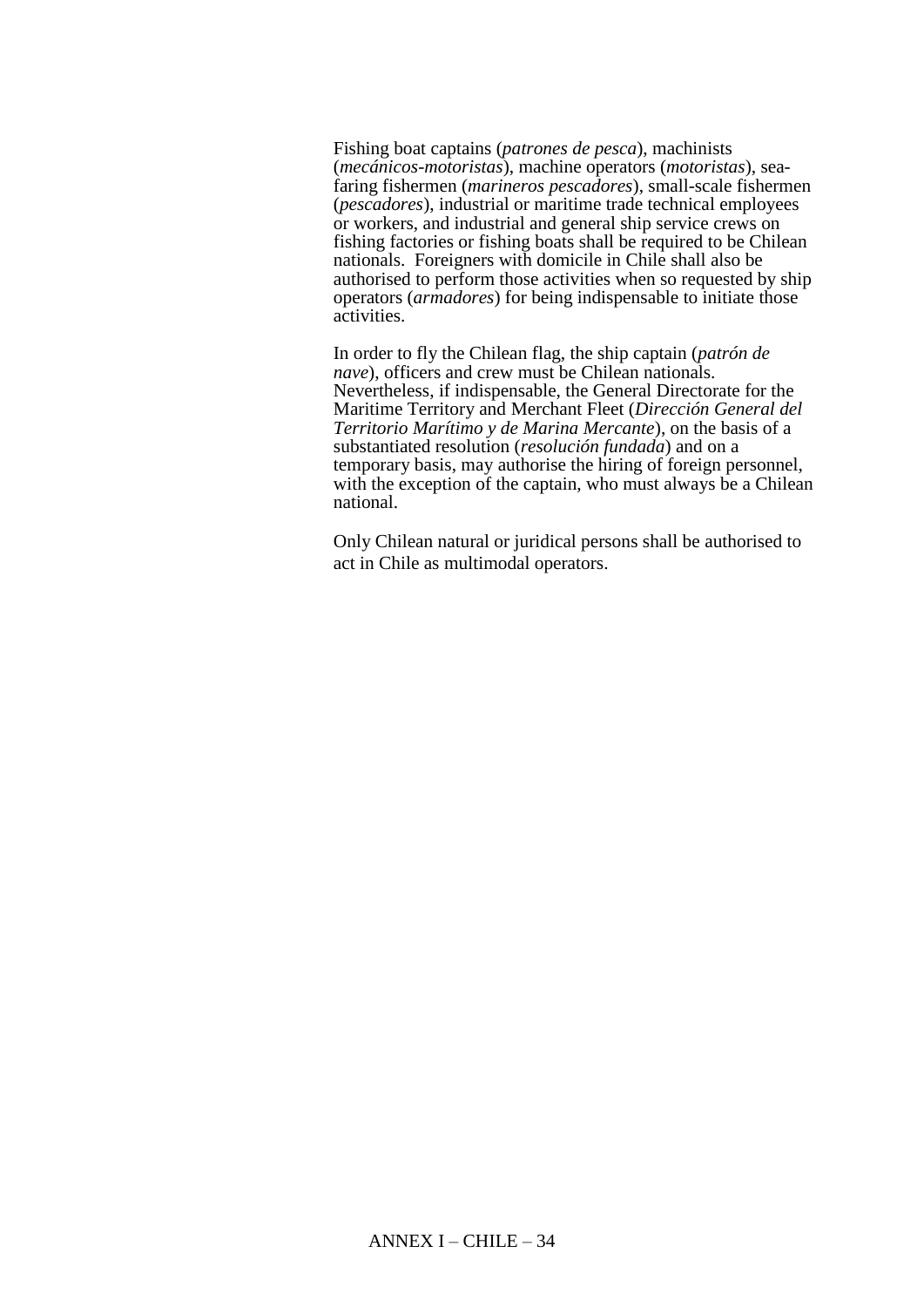| Sector:                       | Transportation                                                                                                                                                                                                                                                                                                                                                                                                                                                                                                                                                                                                                                                                                                                                                                                                                                                                                                                                                                                                                                                                                                                           |
|-------------------------------|------------------------------------------------------------------------------------------------------------------------------------------------------------------------------------------------------------------------------------------------------------------------------------------------------------------------------------------------------------------------------------------------------------------------------------------------------------------------------------------------------------------------------------------------------------------------------------------------------------------------------------------------------------------------------------------------------------------------------------------------------------------------------------------------------------------------------------------------------------------------------------------------------------------------------------------------------------------------------------------------------------------------------------------------------------------------------------------------------------------------------------------|
| <b>Sub-Sector:</b>            | Water transport services and shipping                                                                                                                                                                                                                                                                                                                                                                                                                                                                                                                                                                                                                                                                                                                                                                                                                                                                                                                                                                                                                                                                                                    |
| <b>Obligations Concerned:</b> | National Treatment (Article 9.4 and Article 10.3)<br>Senior Management and Boards of Directors (Article 9.11)<br>Local Presence (Article 10.6)                                                                                                                                                                                                                                                                                                                                                                                                                                                                                                                                                                                                                                                                                                                                                                                                                                                                                                                                                                                           |
| <b>Level of Government:</b>   | Central                                                                                                                                                                                                                                                                                                                                                                                                                                                                                                                                                                                                                                                                                                                                                                                                                                                                                                                                                                                                                                                                                                                                  |
| <b>Measures:</b>              | Code of Commerce, Book III, Titles I, IV and V (Código de<br>Comercio, Libro III, Títulos I, IV y V)<br>Decree Law 2.222, Official Gazette, May 31, 1978, Navigation<br>Law, Titles I, II and IV (Decreto Ley 2.222, Diario Oficial,<br>mayo 31, 1978, Ley de Navegación, Títulos I, II y IV)<br>Decree 90 of the Ministry of Labour and Social Welfare,<br>Official Gazette, January 21, 2000 (Decreto 90 del Ministerio<br>de Trabajo y Previsión Social, Diario Oficial, enero 21, 2000)<br>Decree 49 of the Ministry of Labour and Social Welfare, July<br>16, 1999 (Decreto 49 del Ministerio de Trabajo y Previsión<br>Social, Diario Oficial, julio 16, 1999)<br>Labour Code, Book I, Title II, Chapter III, paragraph 2 (Código<br>del Trabajo, Libro I, Título II, Capítulo III, párrafo 2)                                                                                                                                                                                                                                                                                                                                     |
| <b>Description:</b>           | <b>Investment and Cross-Border Trade in Services</b><br>Shipping agents or representatives of ship operators, owners or<br>captains, whether they are natural or juridical persons, shall be<br>required to be Chilean.<br>Work of stowage and dockage performed by natural persons is<br>reserved to Chileans who are duly accredited by the<br>corresponding authority to carry out such work and have an<br>office established in Chile.<br>Whenever these activities are carried out by juridical persons,<br>they must be legally constituted in Chile and have their<br>principal domicile in Chile. The chairman, administrators,<br>managers or directors must be Chilean. At least 50 per cent of<br>the corporate capital must be held by Chilean natural or<br>juridical persons. Such enterprises shall designate one or more<br>empowered agents, who will act in their representation and who<br>shall be Chilean nationals.<br>Anyone unloading, transshipping and, generally, using<br>continental or insular Chilean ports, particularly for landing fish<br>catches or processing fish catches on board, shall also be |
|                               | required to be a Chilean natural or juridical person.                                                                                                                                                                                                                                                                                                                                                                                                                                                                                                                                                                                                                                                                                                                                                                                                                                                                                                                                                                                                                                                                                    |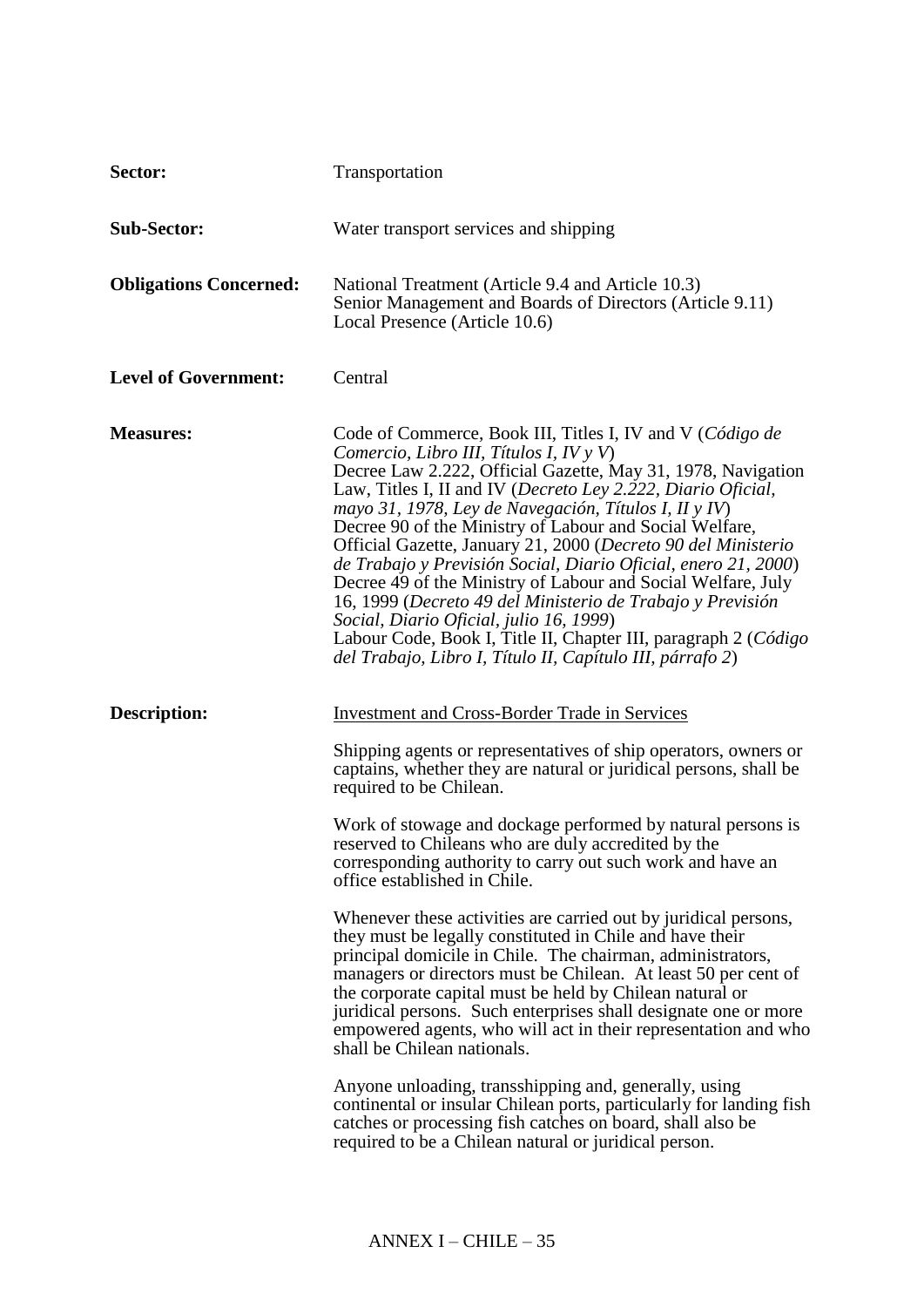| Sector:                       | Transportation                                                                                                                                                                                                                                                                                                                                                                                                                                                                                                                                                                                                                                                                                                                                                                                                                                                                                                                                               |
|-------------------------------|--------------------------------------------------------------------------------------------------------------------------------------------------------------------------------------------------------------------------------------------------------------------------------------------------------------------------------------------------------------------------------------------------------------------------------------------------------------------------------------------------------------------------------------------------------------------------------------------------------------------------------------------------------------------------------------------------------------------------------------------------------------------------------------------------------------------------------------------------------------------------------------------------------------------------------------------------------------|
| <b>Sub-Sector:</b>            | Land transportation                                                                                                                                                                                                                                                                                                                                                                                                                                                                                                                                                                                                                                                                                                                                                                                                                                                                                                                                          |
| <b>Obligations Concerned:</b> | National Treatment (Article 10.3)<br>Most-Favoured-Nation Treatment (Article 10.4)<br>Local Presence (Article 10.6)                                                                                                                                                                                                                                                                                                                                                                                                                                                                                                                                                                                                                                                                                                                                                                                                                                          |
| <b>Level of Government:</b>   | Central                                                                                                                                                                                                                                                                                                                                                                                                                                                                                                                                                                                                                                                                                                                                                                                                                                                                                                                                                      |
| <b>Measures:</b>              | Supreme Decree 212 of the Ministry of Transport and<br>Telecommunications, Official Gazette, November 21, 1992<br>(Decreto Supremo 212 del Ministerio de Transportes y<br>Telecomunicaciones, Diario Oficial, noviembre 21, 1992)<br>Decree 163 of the Ministry of Transport and<br>Telecommunications, Official Gazette, January 4, 1985<br>(Decreto 163 del Ministerio de Transportes y<br>Telecomunicaciones, Diario Oficial, enero 4, 1985)<br>Supreme Decree 257 of the Ministry of Foreign Affairs, Official<br>Gazette, October 17, 1991 (Decreto Supremo 257 del Ministerio<br>de Relaciones Exteriores, Diario Oficial, octubre 17, 1991)                                                                                                                                                                                                                                                                                                           |
| <b>Description:</b>           | <b>Cross-Border Trade in Services</b>                                                                                                                                                                                                                                                                                                                                                                                                                                                                                                                                                                                                                                                                                                                                                                                                                                                                                                                        |
|                               | Land transportation service suppliers shall register in the<br>National Registry by submitting an application to the Regional<br>Secretary of Transport and Telecommunications (Secretaría<br>Regional Ministerial del Ministerio de Transportes y<br><i>Telecomunicaciones</i> ). In the case of urban services, applicants<br>shall submit the application to the Regional Secretary<br>responsible for the area in which the service is to be supplied<br>and, in the case of rural and interurban services, in the region<br>where the applicant is domiciled. The application shall provide<br>the detailed information required by law, attaching thereto,<br>among other documents, a properly certified photocopy of the<br>National Identity Card and, in the case of juridical persons, the<br>public instruments accrediting its constitution and name and the<br>domicile of its legal representative and documents evidencing<br>such capacity. |
|                               | Foreign natural and juridical persons qualified to supply<br>international transportation services in Chilean territory cannot<br>supply local transportation services or participate in any manner<br>whatsoever in the said activities in the national territory.                                                                                                                                                                                                                                                                                                                                                                                                                                                                                                                                                                                                                                                                                          |
|                               | Only companies with actual and effective domicile in Chile and<br>organised under the laws of Chile, Argentina, Bolivia, Brazil,                                                                                                                                                                                                                                                                                                                                                                                                                                                                                                                                                                                                                                                                                                                                                                                                                             |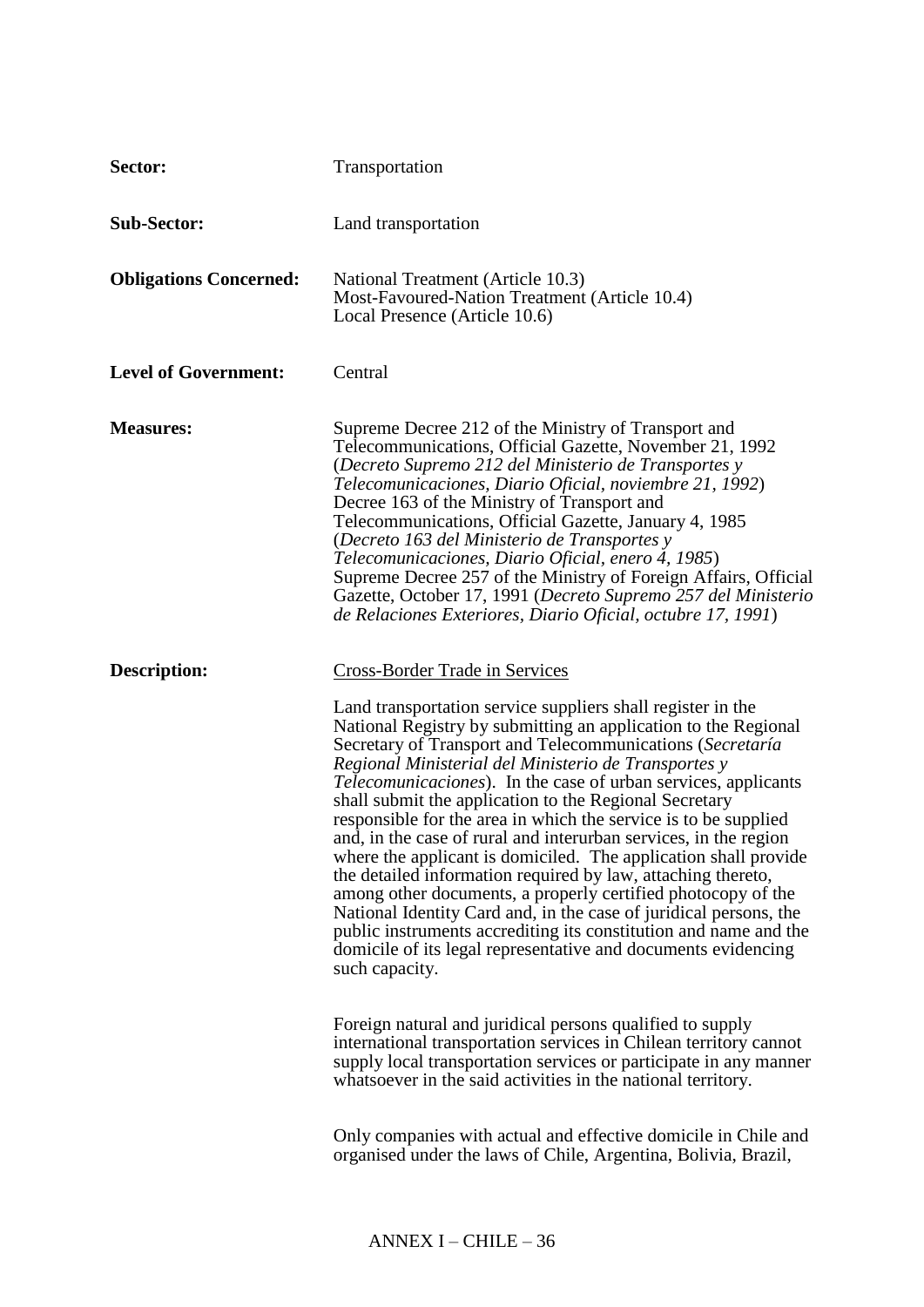Peru, Uruguay or Paraguay shall be authorised to supply international land transportation services between Chile and Argentina, Bolivia, Brazil, Peru, Uruguay or Paraguay.

Furthermore, to obtain an international land transport permit, in the case of foreign juridical persons, more than 50 per cent of its corporate capital and effective control shall be held by nationals of Chile, Argentina, Bolivia, Brazil, Peru, Uruguay or Paraguay.